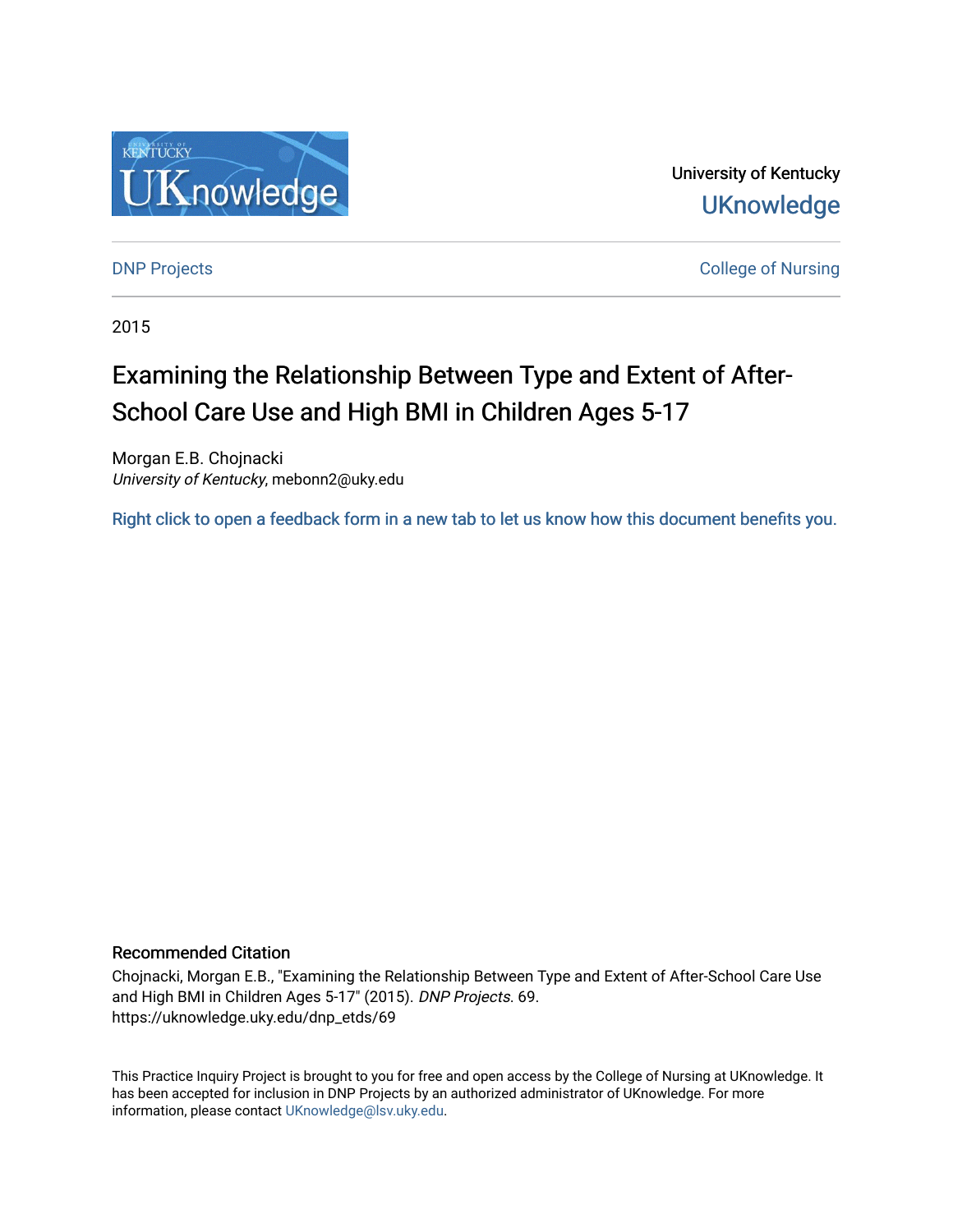Final DNP Practice Improvement Project Report

Examining the Relationship Between Type and Extent of After‐School Care Use and High BMI in Children

Age 5‐17

Morgan E. B. Chojnacki

University of Kentucky

College of Nursing

December 1, 2015

Leslie Scott, PhD, PPCNP‐BC, CDE, MLDE – Committee Chair

Chizimuzo Okoli PhD, MPH, MSN, RN – Committee Member

Aurelia Radulescu MD, FAAP – Committee Member/Clinical Mentor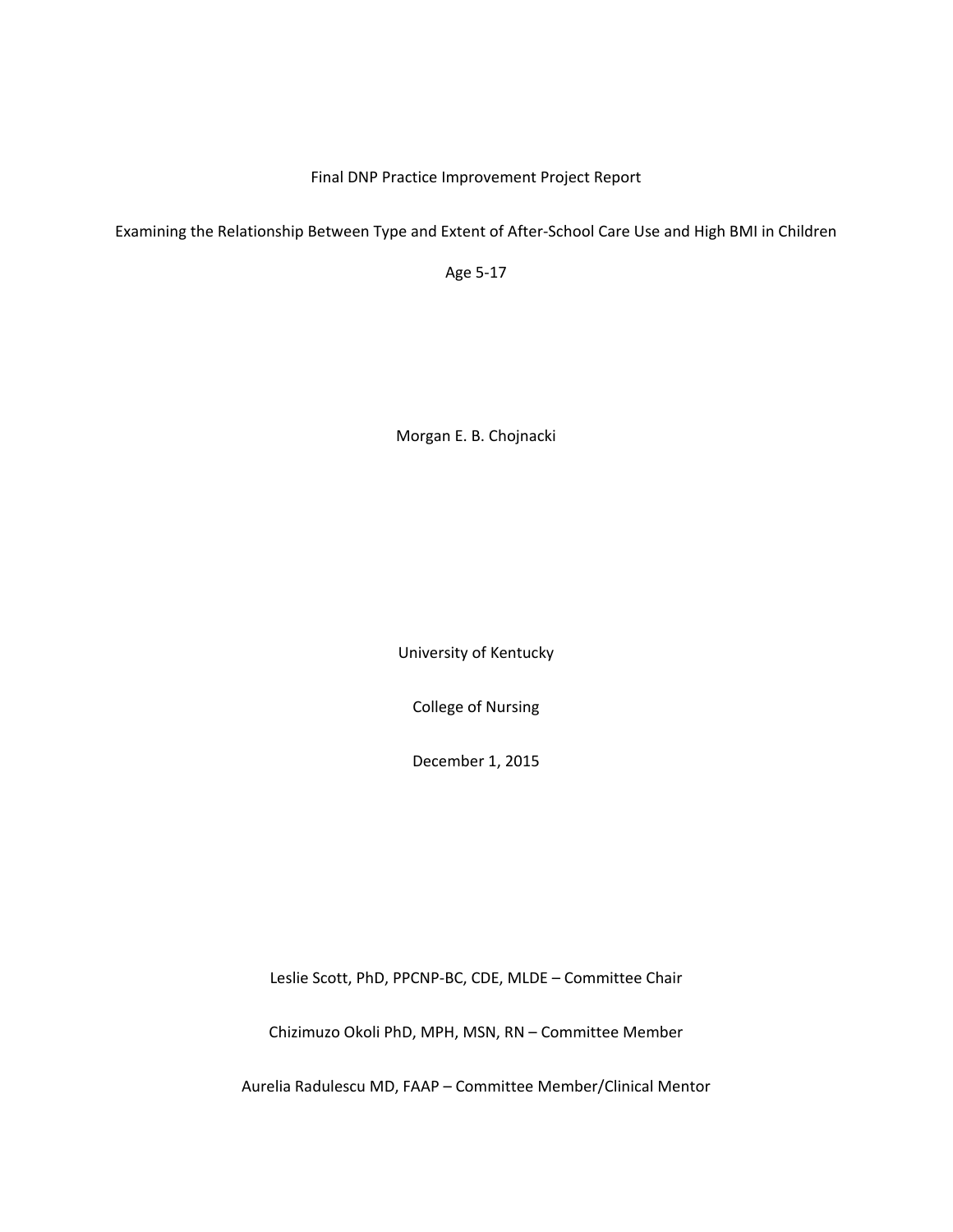# Dedication

My final DNP Practice Improvement Project is dedicated to the future pediatric patients with high BMI that will be under my care. I pledge to continue to research and appropriately manage high BMI in children and to work to reverse the epidemic.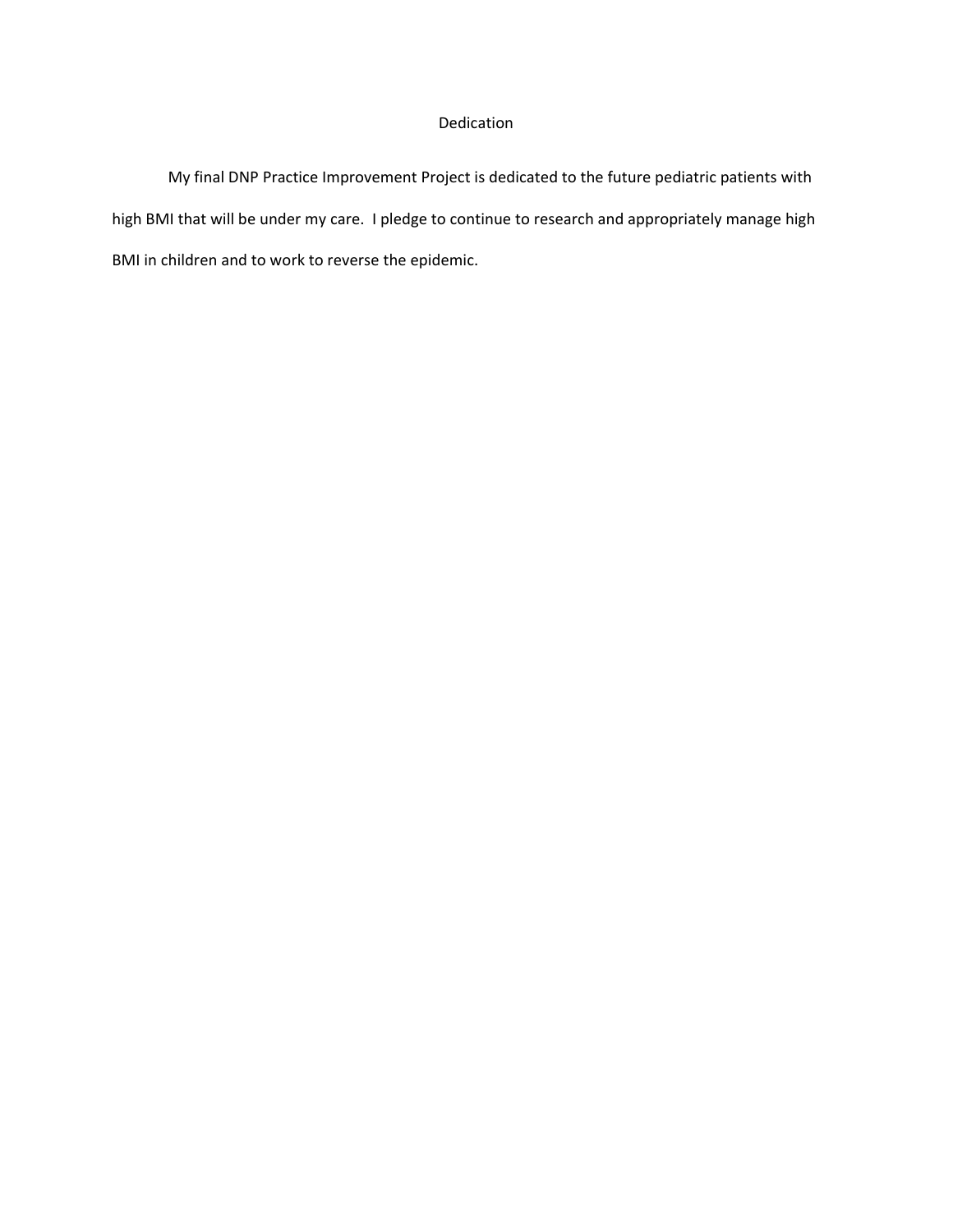# Acknowledgments

I'd like to acknowledge my advisor, Dr. Leslie Scott, for her guidance and direction throughout my journey from BSN to DNP. I'd like to thank my additional capstone committee members, Dr. Zim Okoli and Dr. Aurelia Radulescu, for your patience, mentorship, and for bestowing your knowledge of research and management of high BMI in children upon me. I'd like to acknowledge my husband Matt who has been my rock and foundation and supported me to be the best mom, wife, nurse, and student I could be throughout this program. I'd like to thank my sweet daughter Kennedy who has inspired me to change the world for the better and to dedicate my life to helping others. To my classmates, thank you for being in this with me and encouraging me throughout the last five years. I'd like to thank my friends and family who have supported me by providing childcare, meals, friendship, laughs, and love, all of which helped me remain a whole person while in graduate school. Lastly, I'd like to thank my Heavenly Father for granting me the perseverance, patience, and knowledge required to complete this program. Without all of you, I surely would not have been able to accomplish this goal. Thank you.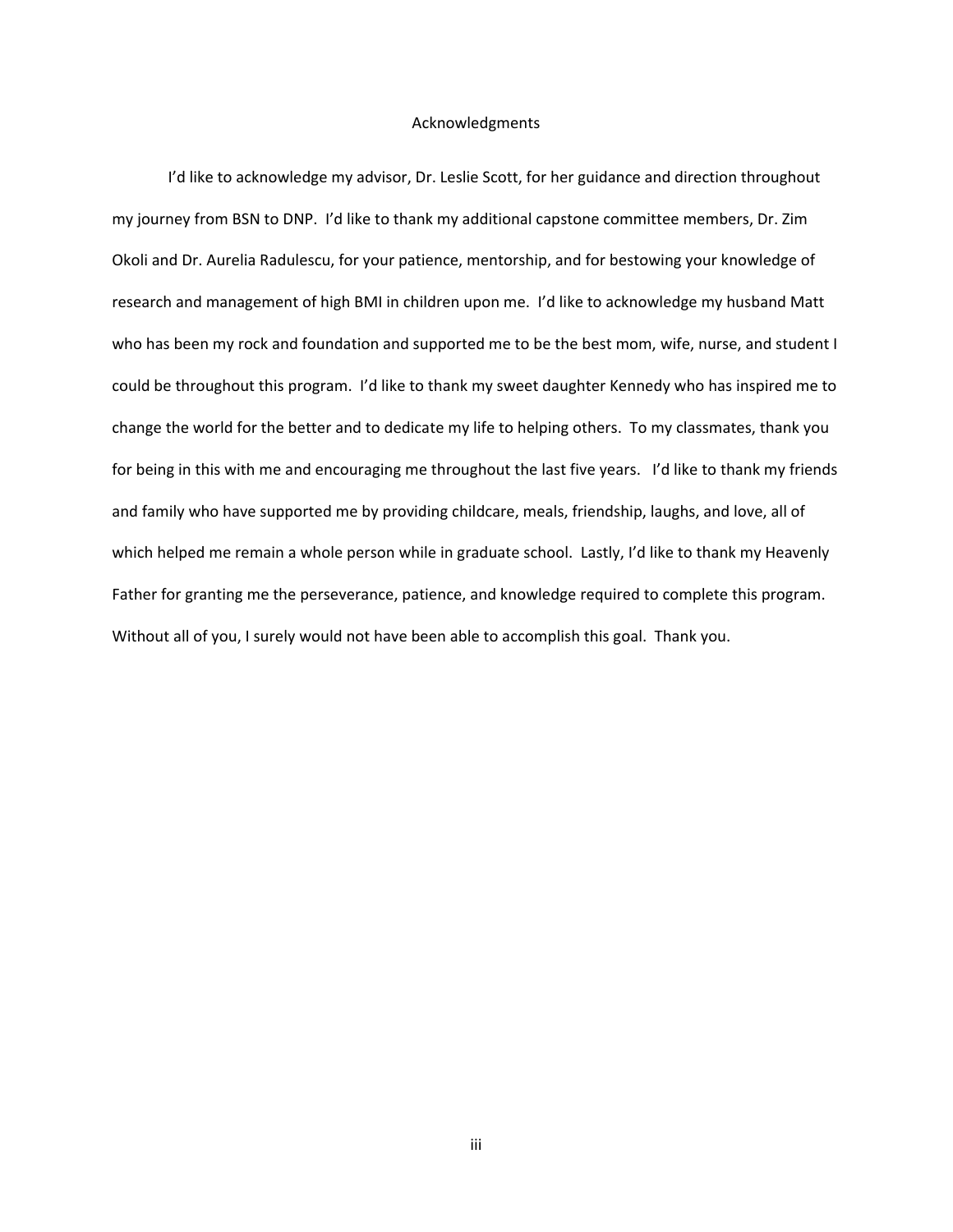# Table of Contents

| Practice Improvement Project: Examining the relationship between type and extent of after-school care |
|-------------------------------------------------------------------------------------------------------|
|                                                                                                       |
| Appendix A: UK Millennium Cohort Study After-School Care Specific Items Survey13                      |
|                                                                                                       |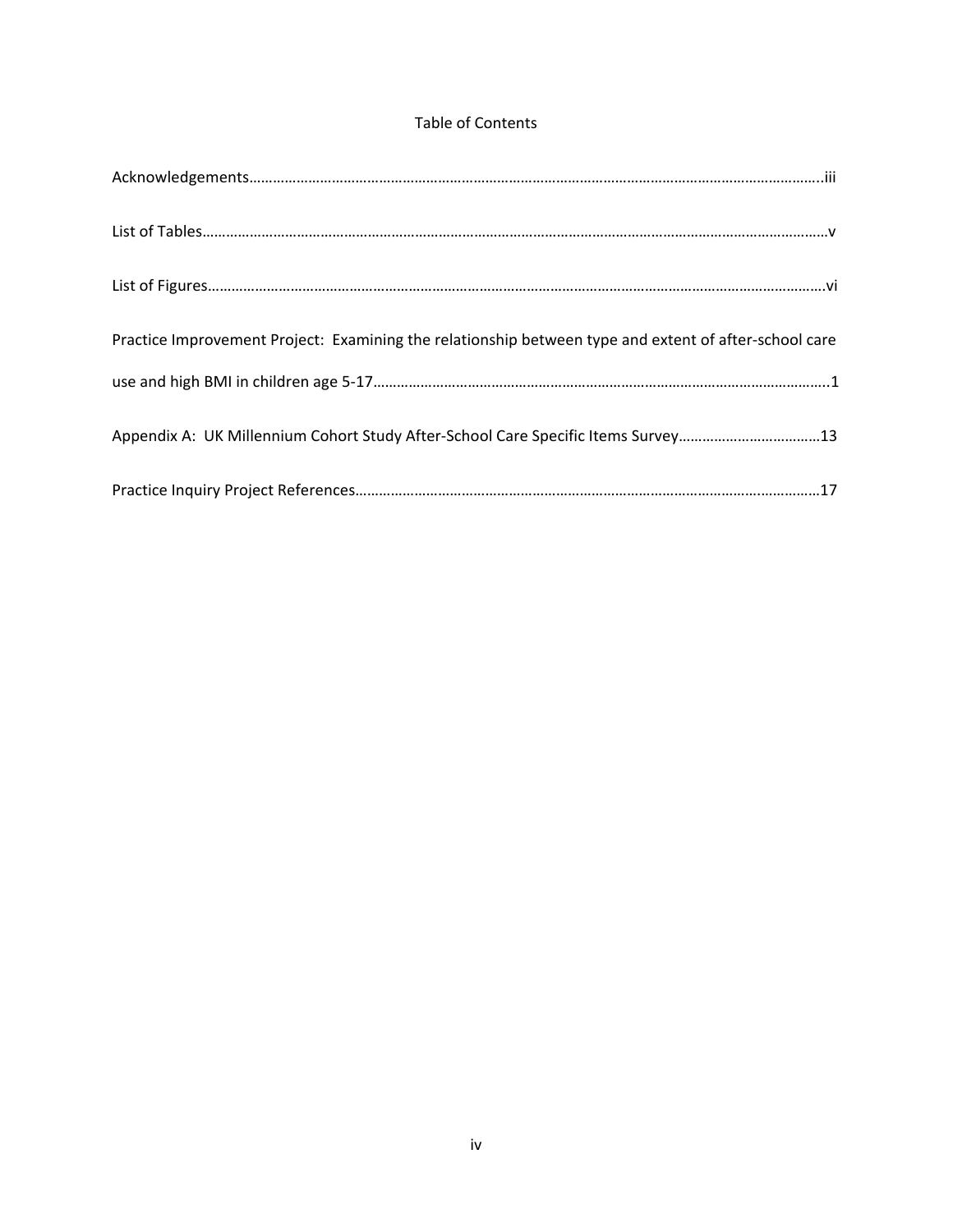# List of Tables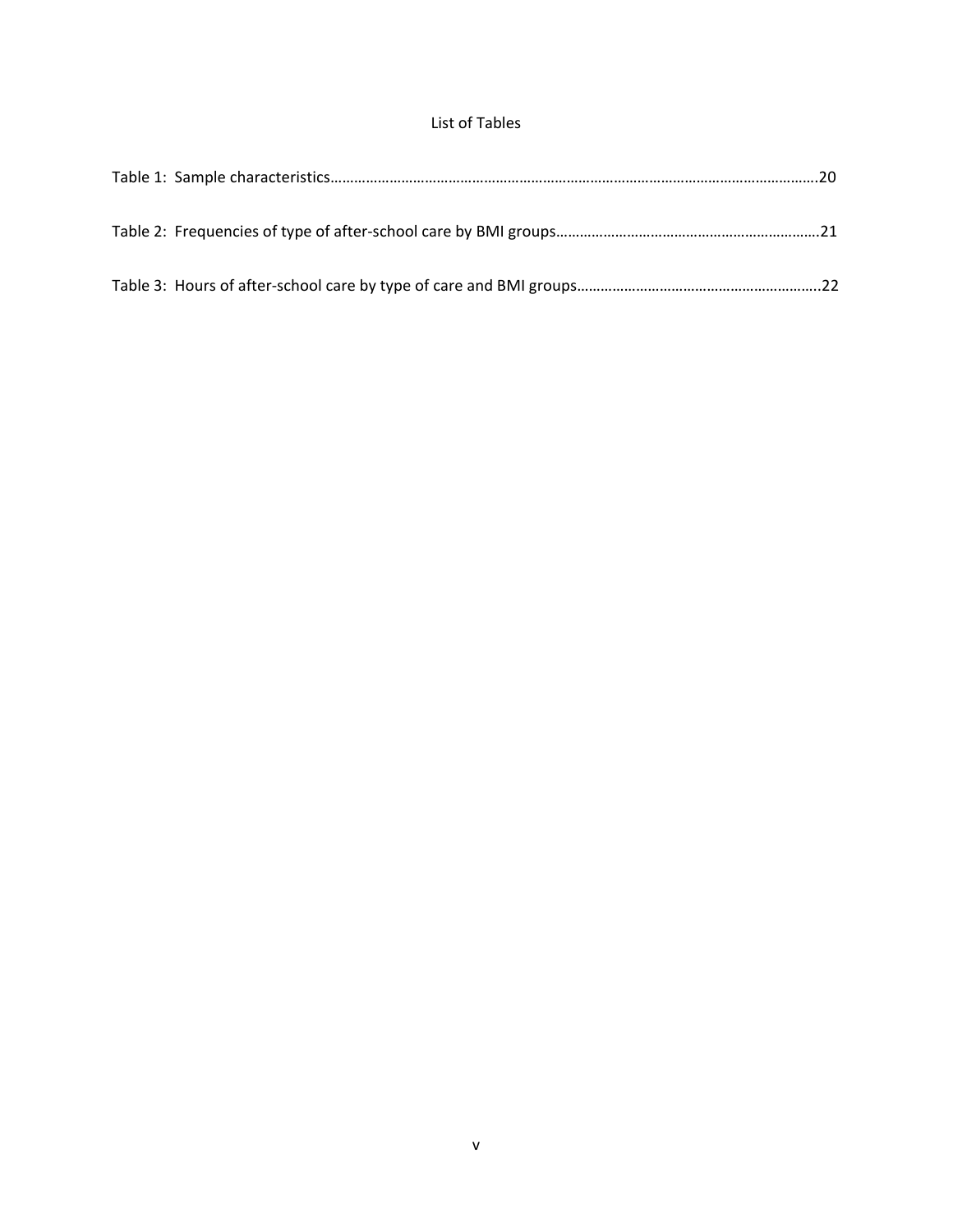# List of Figures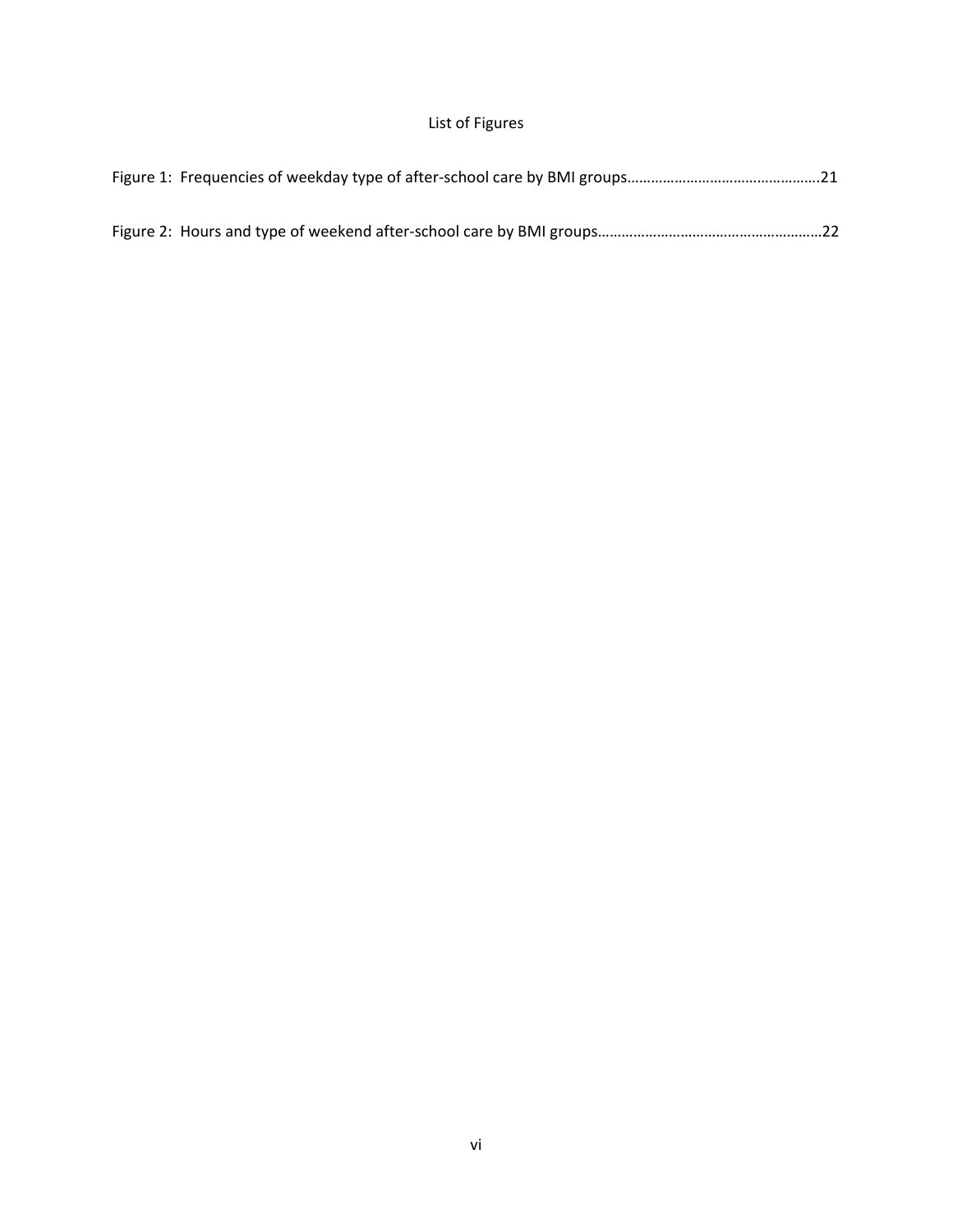#### Abstract

**Objectives**: The purpose of this study was to examine the relationship between body mass index (BMI) and after-school care use in school age children and adolescents in Kentucky. The specific aims of this study were to examine differences in BMI groups (high versus normal/low) by: a) type and b) extent of after‐school care use.

**Methods**: Parents of children age 5‐17 years were administered a 21‐item survey which assessed the amount of time their children spent in specific types of after-school care. BMI of the child/adolescent participants were obtained at the time of the survey. High BMI was defined as BMI ≥ 85<sup>th</sup> percentile.

**Results**: During weekdays, participants with normal/low BMI more often participated in school clubs and care from grandparents while those with high BMI were more likely to receive care from older siblings and other relatives. Participants with high BMI had more hours of care by other relatives and older siblings on the weekdays and nonresident parents and older siblings on the weekends. The normal/low BMI group had more hours of care by school clubs, babysitters, and grandparents during weekdays and grandparents and other relatives during the weekend.

**Conclusion**: Providers should assess the type and extent of after‐school care patients utilize as part of their well child visit and should recommend school clubs and recommend against care from older siblings and non-parent/grandparent relatives to maintain a healthy BMI. Further studies should evaluate the association between after‐school care use and BMI in school age children and adolescents.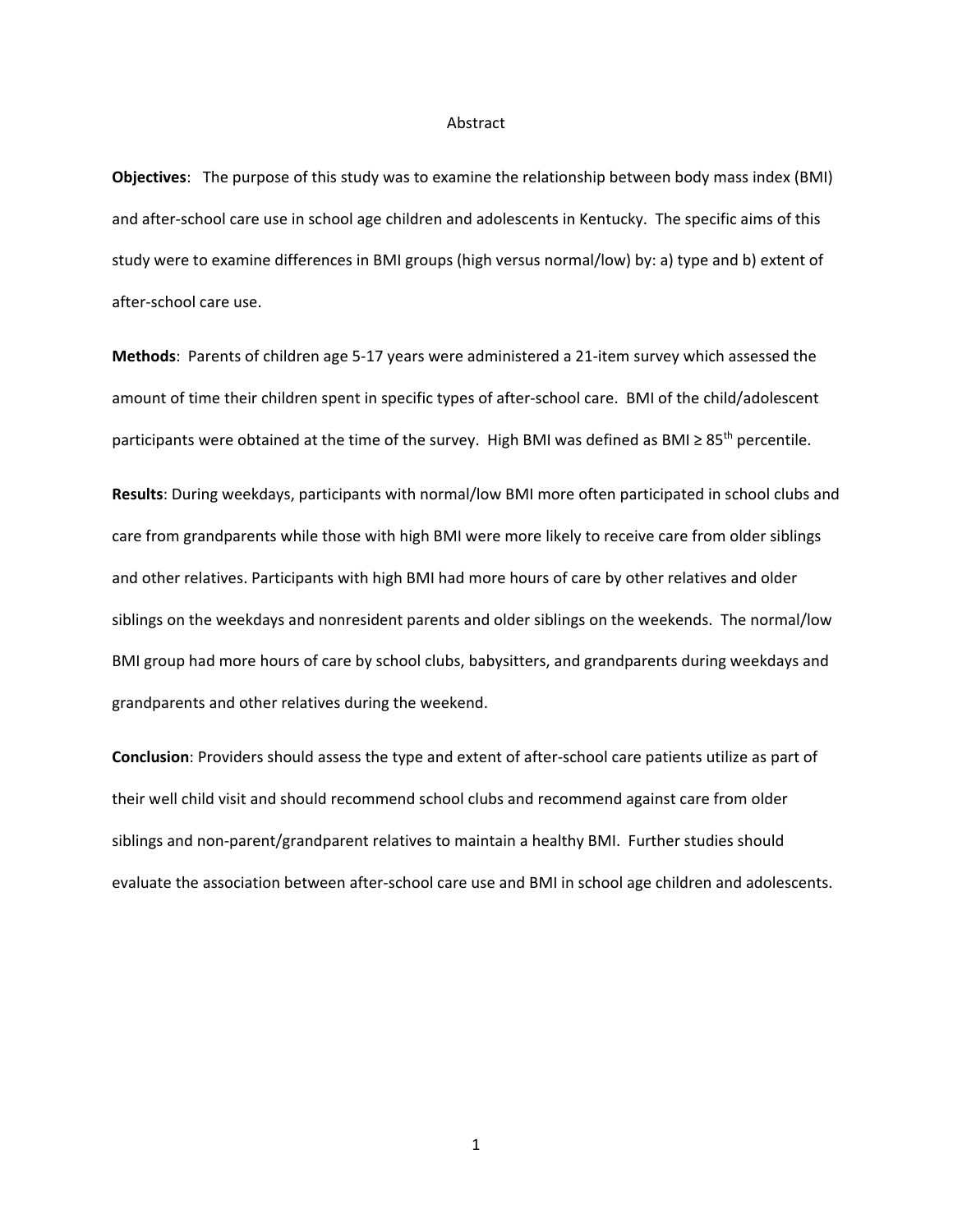#### **Background**

The proportion of obese children age 6–11 years in the United States increased from 7% in 1980 to nearly 20% in 2008 (CDC, 2011). Kentucky ranked second among US states in the prevalence of pediatric obesity in 2010 (CDC, 2010). This rise of childhood obesity has been linked with early childhood onset of type II diabetes mellitus (CDC, 2011), hypertension and hyperlipidemia (Freedman, Mei, Srinivasan, Berenson, & Dietz, 2007), and sleep apnea (Dietz, 2004). Overweight and obese children have more psychological and physical health problems than children of healthy weight. For example, such children are more likely to complain of musculoskeletal pain, depression, anxiety, and bullying than children of average weight (Bell et al., 2011). Childhood obesity is not only linked with increased morbidity and mortality at an earlier age, it is also associated with increased risk of premature adult death, diabetes, hypertension, ischemic heart disease, stroke, cancer, disability, asthma, and polycystic ovary syndrome (Reilly & Kelly, 2011). All of these obesity associated diseases cost millions of health care dollars annually, and they are contributing to the United States' increased morbidity and mortality at an earlier age.

According to the CDC (2011) societal factors including families, communities, schools, medical care providers, faith‐based institutions, government agencies, the media, food and beverage industries, entertainment industries, and child care have influenced the increased incidence of childhood obesity. Among childcare influences, studies have implicated increased parental work hours (Morrissey, Dunifon, & Kalil, 2011) and use of certain types of daycare (Pearce et al., 2010) in the incidence of childhood obesity. More specifically, several studies from birth to three years have found that child care use is directly associated with an increase in childhood obesity (Benjamin et al., 2009; Gubbels et al., 2010; Hawkins, Cole, & Law, 2008; Pearce et al., 2010).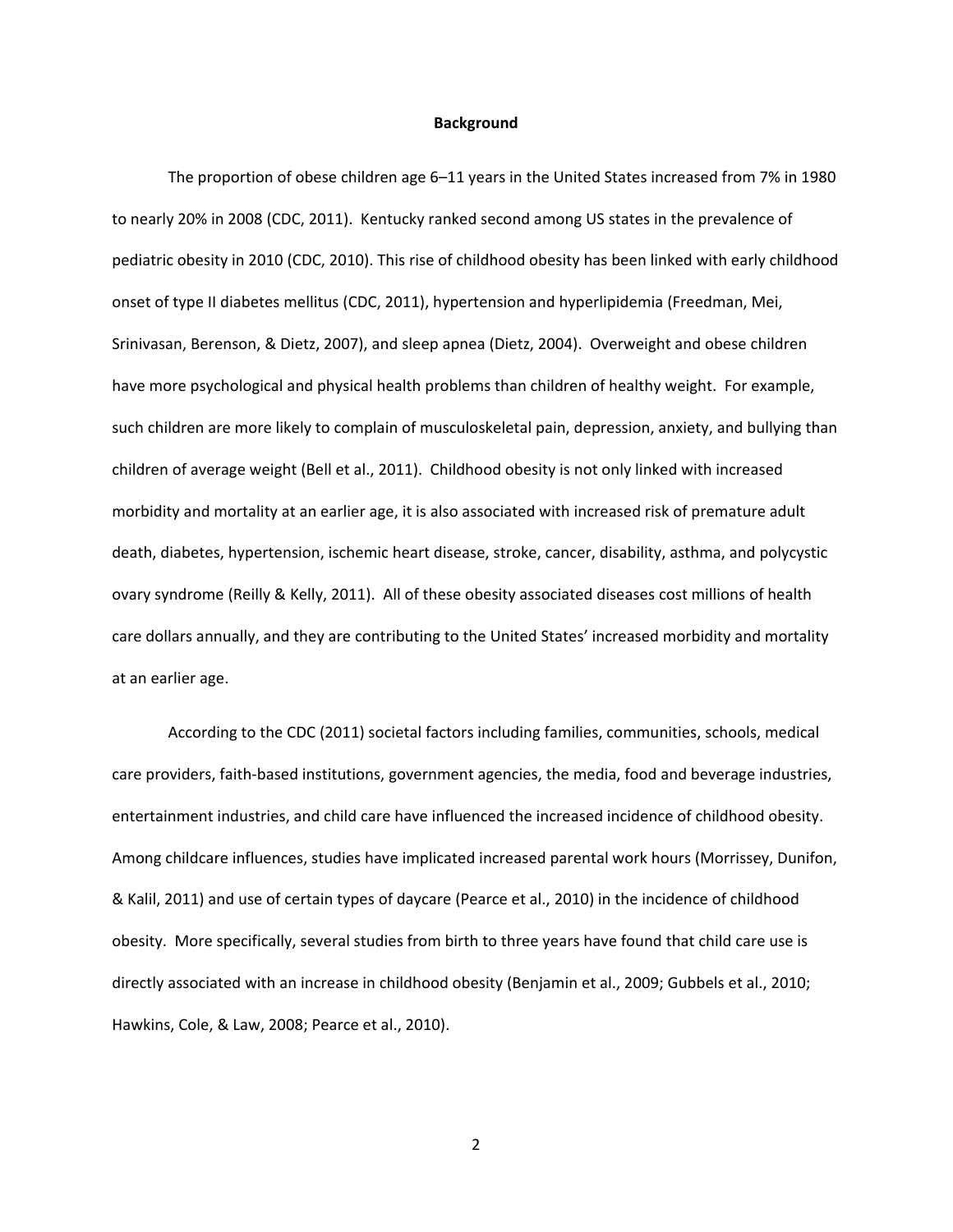Children in extensive informal child care, defined as unregistered care from non‐parental family members or friends for more than 30 hours per week, were more likely to be overweight. Interestingly, no increased risk of obesity was found with the use of formal childcare, defined as a nursery, childcare center, or registered nanny or babysitter, or limited child care use, defined as less than 30 hours per week (Pearce et al., 2010).

In one study, child care use was associated with body mass index (BMI) increasing from normal to overweight between age one and two; however, no significant difference in BMI between limited and extensive child care use was appreciated (Gubbels et al., 2010). Other studies have found extensive child care use has a negative effect on childhood BMI in comparison to limited use of child care (Benjamin et al., 2009). These investigators emphasized positive outcomes on BMI for formal child care use and negative outcomes on BMI for informal child care use. Furthermore, children of employed mothers who used informal child care were more likely to be overweight at age three as compared to those who used formal child care (Hawkins et al., 2008). Likewise, more hours spent in child care in someone else's home from birth to six months was associated with increased weight at one and three years old (Pearce at al., 2010). However, formal child care provided at a child care center and own‐ home child care were not associated with increased weight (Pearce et al., 2010). Furthermore, the number of hours a mother is employed is positively correlated with her children's BMI (Morrissey et al., 2011). Of particular interest, this association between children's weight and maternal work status tends to be much stronger at sixth grade compared to younger ages (Morrissey et al., 2011). The incidence of childhood obesity also becomes greater as children transition from elementary school to middle school to high school (CDC, 2011), so special attention must be paid to school age children and adolescents regarding their weight status.

The current literature focusing on the relationship of child care use and high BMI at younger ages has helped decrease the US incidence of obesity in children age 2 to 5 years from 13.9 percent in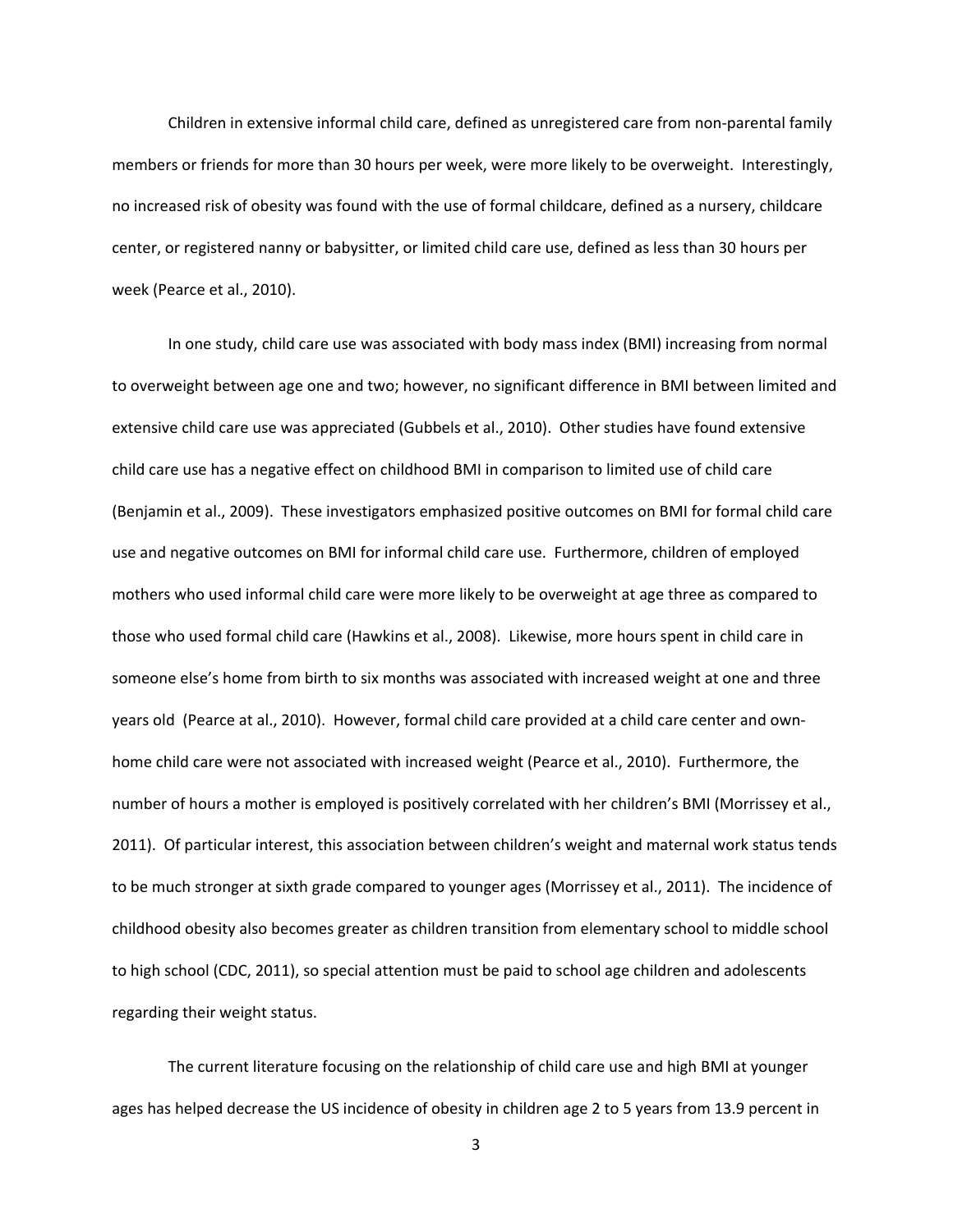2003 to 8.4 percent in 2011 (CDC, 2011). Few studies exist that examine this relationship amongst school age children and adolescents. Examining the link between after-school care use and high BMI in school age children and adolescents is necessary to help reverse the obesity trend. The purpose of this study was to examine the relationship between BMI and after‐school care use in school age children and adolescents in Kentucky. The specific aims of this study were to examine differences in BMI groups (high versus normal/low) by: a) type and b) extent of after‐school care use.

# **Methods**

# **Study Permission**

Permission for this study was granted from the University of Kentucky Institutional Review Board. Permission was obtained via email from Catherine Law, MD and Anna Pearce, PhD with the United Kingdom Millennium Cohort Study to utilize after‐school care specific questions from their larger cohort study questionnaire. Written permission to recruit participants from the University of Kentucky Pediatric Clinics was obtained from Dr. Aurelia Radulescu, Dr. Rhya Strifling, and Dr. Carmel Wallace.

# **Study Demographics and Setting**

Twenty‐four dyads of pediatric patients and their parent/legal guardian were recruited via convenience sampling from the pediatric outpatient clinics at the University of Kentucky Clinic, located at 740 S. Limestone in Lexington, Kentucky. A majority of the participants were recruited from the Pediatric High BMI Diagnostic Clinic and the General Pediatrics Clinic. All pediatric patients and their parent/guardian who presented to the clinic for their previously scheduled appointments were given an informative flyer by the principal investigator (PI) after they checked in with the clerical staff. Patients/parents who were interested in the study contacted the PI. Parents and older children provided written informed consent and all children provided written or verbal assent prior to beginning the study. Participant dyads were recruited from October 1, 2015 to October 22, 2015.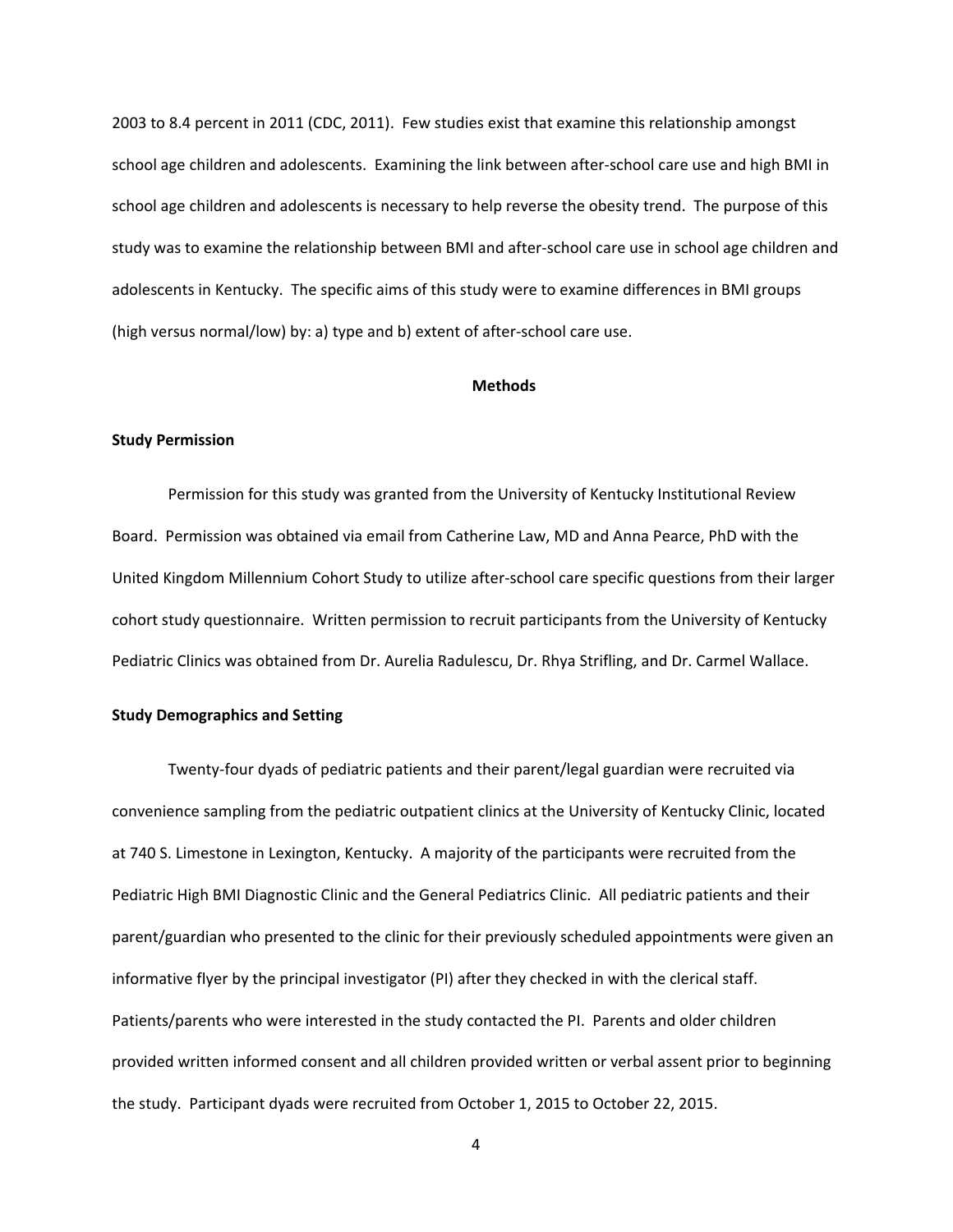# **Inclusion and Exclusion Criteria**

In order to be included in the study, pediatric participants were between the ages of five and seventeen years, present for an appointment at the University of Kentucky pediatric outpatient clinics, and had low, regular, or high BMI. Pediatric participants were excluded from the study if they did not speak English. Parent/guardian participants were included if they were present with their child who had an appointment that day and if they were able to read, write, and speak English.

#### **Instrument**

The UK Millennium Cohort Study After‐School Care Specific Items Survey is a 21‐item survey which asks parents to self-report the amount of time their children spend in specific types of afterschool care during a typical week. The survey was adapted from interview format to questionnaire format from a much larger survey of questions. All child care questions were included and remained unchanged except for a few British English translations (example: childminder to babysitter). The original UK Millennium Cohort study was performed using in‐person interviews at two collection points 2.5 years apart and had 18,000 participants (Pearce et al., 2010). The validity of this instrument was not reported in the original UK Cohort Study, however, it was the best available instrument for self‐reported use of after‐school care due to unavailability of other valid tools.

#### **Participant Recruitment**

Participant dyads were recruited from the University of Kentucky Pediatric Outpatient Clinics waiting room from October 1, 2015 to October 22, 2015. Each dyad who presented to the clinic for their previously scheduled appointment received an informative flyer from the principal investigator (PI) and were told to contact the PI if they were interested in being part of the study. After contacting the PI, participant dyads gave informed consent and assent prior to beginning the study. Patient charts were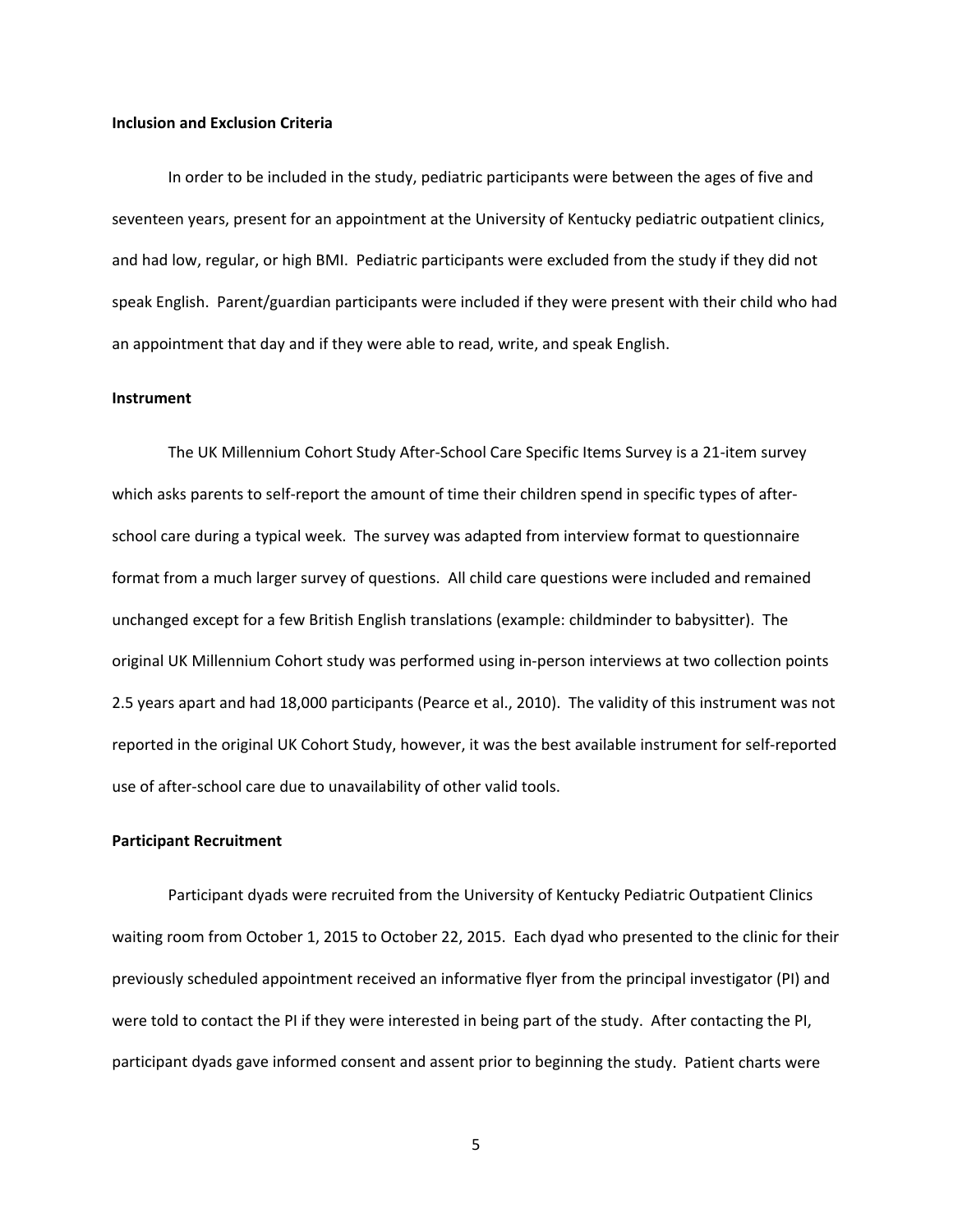not accessed prior to obtaining consent. Parents were given a copy of the signed consent and assent forms.

# **Study Procedures**

Parents were administered the 21‐item UK Millennium Cohort Study After‐School Care Specific Items Survey and a page of demographic items. Parents completed the ten minute survey in the exam room or in the waiting room while waiting to see their child's provider. Height, weight, calculated BMI, and BMI percentile for age and sex were measured as part of the regular care provided by clinic staff nurses during the child's appointment. BMI measurements and BMI percentiles were extracted from the pediatric participants' electronic medical record and were immediately de‐identified to reduce risk of loss of confidentiality.

### **Data Analysis**

Data from the surveys were compiled into an SPSS data spread sheet. Descriptive analysis including means with standard deviations and frequencies with percentages were used to describe participants' demographic variables. Demographic differences in BMI groups (high versus normal/low) were examined using Mann‐Whitney U tests for continuous variables and Fishers exact tests for categorical variables. Frequencies were used to further describe differences in type of after‐school care use by BMI groups. Mann‐Whitney U tests were also used to examine differences in extent (number of hours) of after-school care use by BMI groups. Analyses were completed using IBM SPSS version 22 (SPSS, Inc., 2009, Chicago, IL, USA www.spss.com).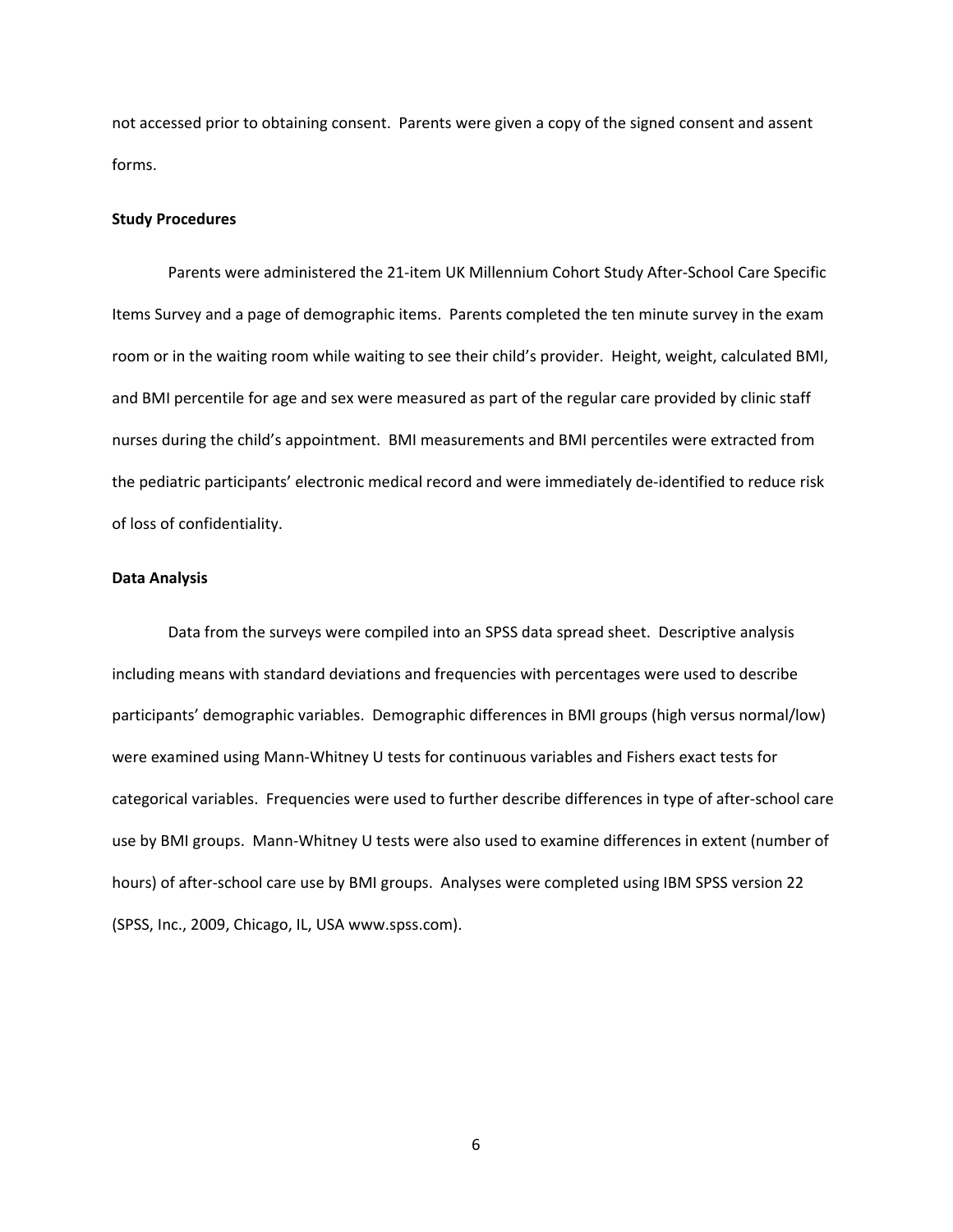#### **Results**

#### **Sample Characteristics**

Participants were primarily male (56.5 %), white non‐Hispanic (62.5%), from homes where parents were married and living with the spouse (45.8%), and on average 10 years of age. On average participants rated low perceived second hand smoke exposure. A greater proportion of participants with high BMI lived with persons who smoked in their homes as compared to those with low BMI (16.7% versus 0.0%). In addition, those participants with high BMI were significantly older than participants with normal/low BMI (see table 1). There were no other demographic differences between those with high versus normal/low BMI.

#### **Type of After‐School Care by BMI Groups**

Children and adolescents in the study participated in six of eleven different types of after‐school care during weekdays (see table 2, figure 1). Among these types, the most frequently used were grandparents, after‐school club, and breakfast club. As compared to high BMI participants, a greater proportion of those with normal/low BMI participated in the breakfast club, after‐school club, and grandparent care. As compared to normal/low BMI participants, those with the high BMI group were more likely to be cared for by older siblings and other relatives during weekdays.

On the weekends, children and adolescents in the study most often received care from four of nine types of caregivers (see table 2, figure 1). Among these caregivers, grandparents and older siblings were most frequently used. As compared to those in the high BMI group, those in the normal/low BMI group were more likely to be cared for by grandparents and other relatives.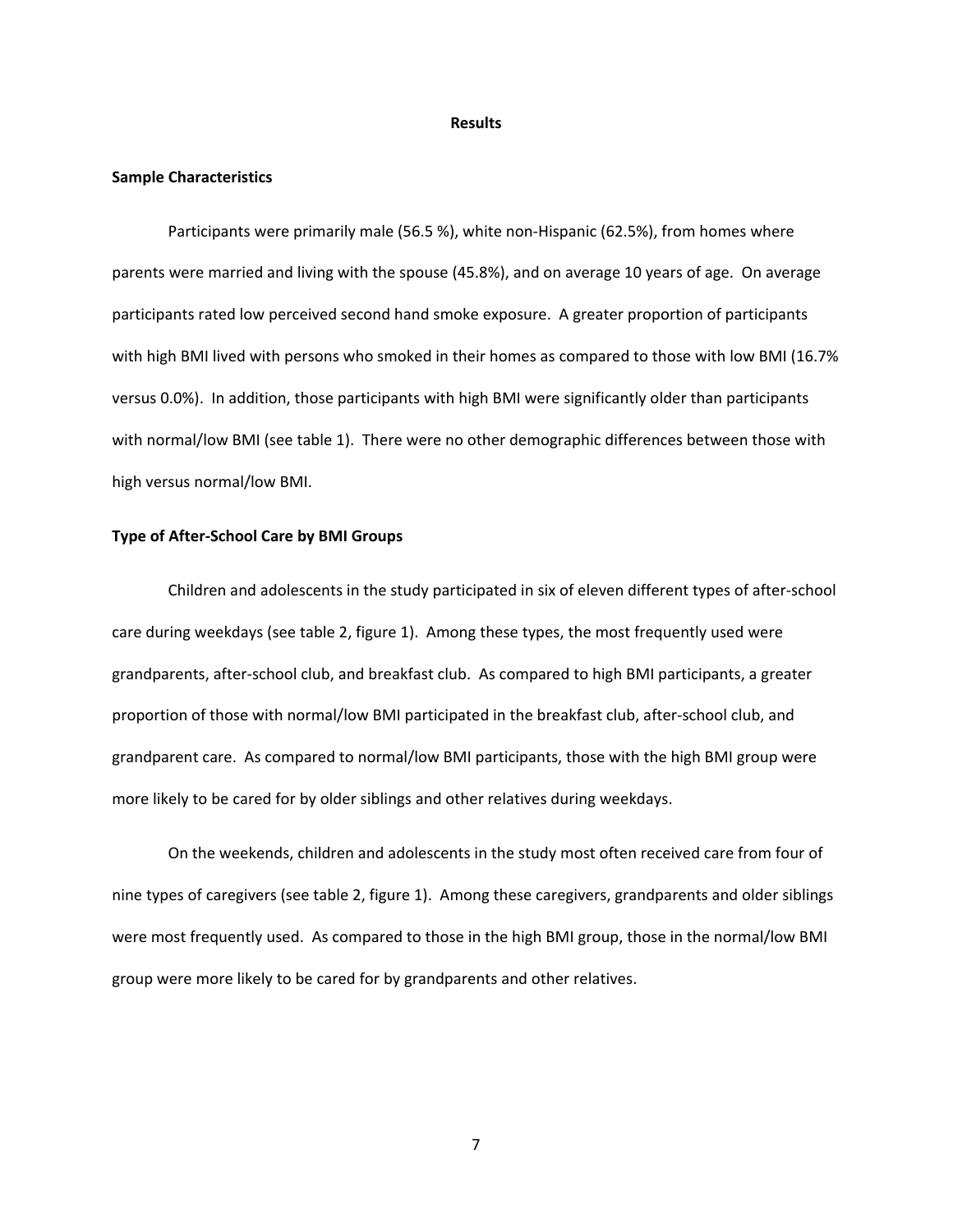#### **Hours of After‐School Care Use by Type of Care and BMI Groups**

On average, the total hours of care provided during weekdays (4.0 hours) was greater than care provided during weekends (3.5 hours) (See table 3, figure 2). However, those in the high BMI group had a greater average hours of care on *weekends* as compared to those in the normal/low BMI group. During weekdays, the highest average number of hours of care was provided by grandparents (2.8 hours); while during weekends, the highest number of hours of care was provided by a non-resident parent (2.0 hours). As compared to the normal/low BMI group, the high BMI group had a greater average number of hours of care by other relatives and older siblings on weekdays and nonresident parents and older siblings on weekends. As compared to the high BMI group, the normal/low BMI group had a greater average number of hours of care by breakfast clubs, after-school clubs, babysitters, and grandparents during weekdays; and grandparents and other relatives during weekends.

# **Discussion**

The purpose of this study was to examine the relationship between type and extent of after‐ school care use and high BMI in children and adolescents. Key findings were that children and adolescents with high BMI were older, more likely to receive after-school care from older siblings, nonresident parents, and relatives other than their parents and grandparents, and participated in a greater number of hours of weekend care by older siblings and non-parent/grandparent relatives than those with normal/low BMI. Children and adolescents with normal/low BMI were more likely to be cared for by school‐associated clubs, babysitters, and grandparents, and less likely to be cared for by individuals other than parents during weekends than those with high BMI.

# **Older Children More Likely to Have High BMI**

Children with high BMI were found to be older (10 years  $\pm$  2.9 SD) in this study which is congruent with recent studies in the US and world‐wide (Rivera et al., 2014; CDC, 2011; Fryar, Carrol, &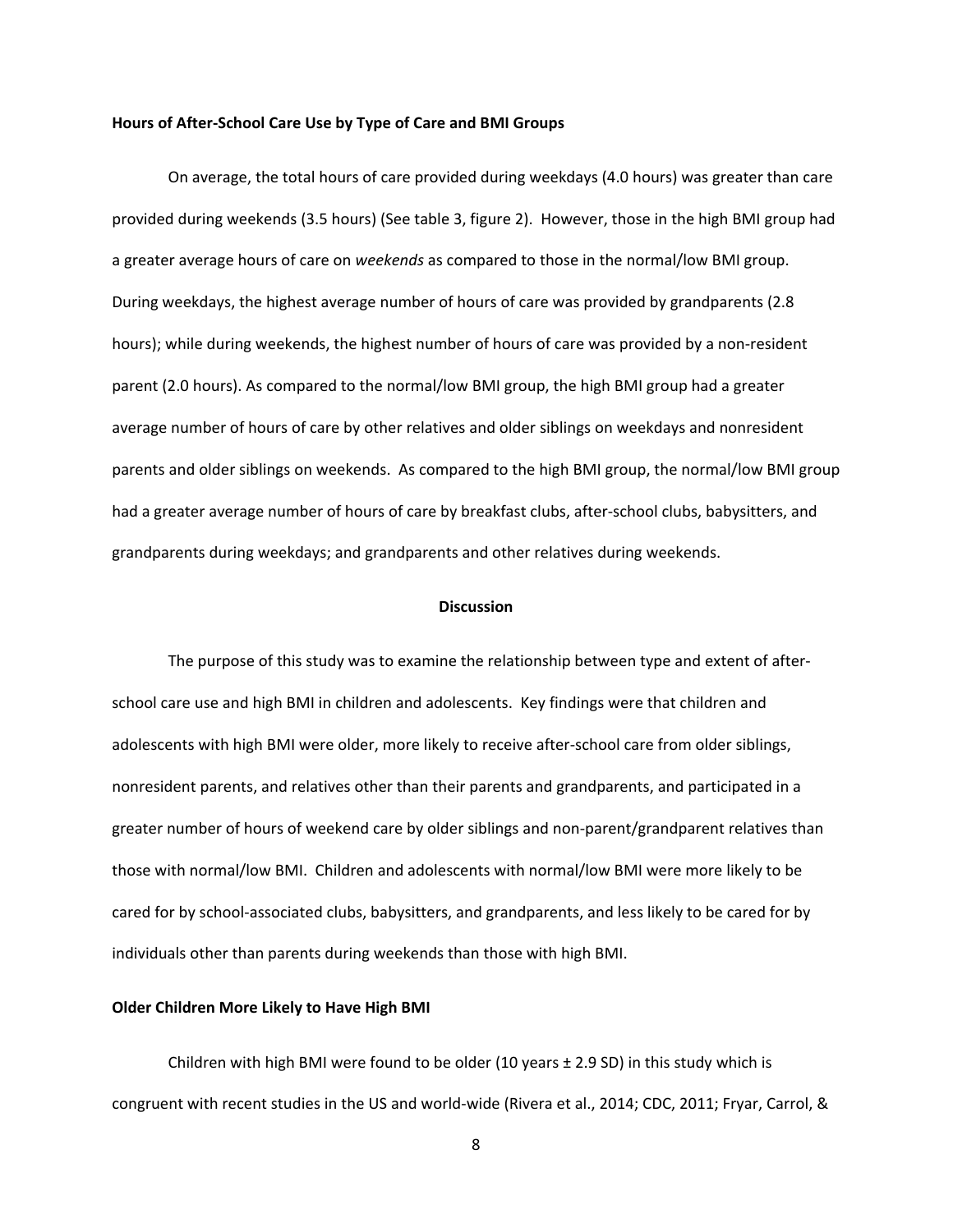Ogden, 2012; Friend, Craig, & Turner, 2012). Although the rate of obesity is leveling off in younger children, the incidence of obesity among school age children and adolescents continues to increase at an alarming rate (CDC, 2011). Health care providers (HCPs) should be stringent on screening and treating elevated BMI in the school‐age child and adolescent. Future studies may focus on the relationship of after‐school care use and other obesity‐contributing risks such as sedentary lifestyle, genetic predisposition to be overweight, excessive screen time, etc. as the development of obesity does not have a single causative factor (Dehgan, Akhtar‐Danesh, & Merchant, 2005).

### **Children with High BMI are More Likely to Use Informal Care**

Another key finding of this study was that children were more likely to be overweight or obese if they used informal care such as care from older siblings and relatives other than parents and grandparents. Other studies have found that receiving care from non-parental family members and friends is associated with high BMI (Hawkins et al., 2008, Pearce et al., 2010). However, contrary to the current study, studies have found own‐home care is not associated with increased BMI (Pearce et al., 2010). Yet, Pearce et al.'s (2010) study was based on formal care given in‐home to younger ages (nine months to three years) by registered nannies or babysitters, not family members. The UK Millennium Cohort Study After‐School Care Specific Items survey used in the current study does not explicitly ask the location of the after‐school care, but only who provided the care. In order to obtain conclusive results on the association between informal after‐school care use and high BMI, more studies should be conducted on school age and adolescent children. Though the literature is rich with data regarding this relationship in young children, it is greatly lacking for older children. After more studies confirm this finding, HCPs should assess if parents are using older siblings and non‐parent/grandparent relatives for after-school care and educate parents on patient centered options for better structured care.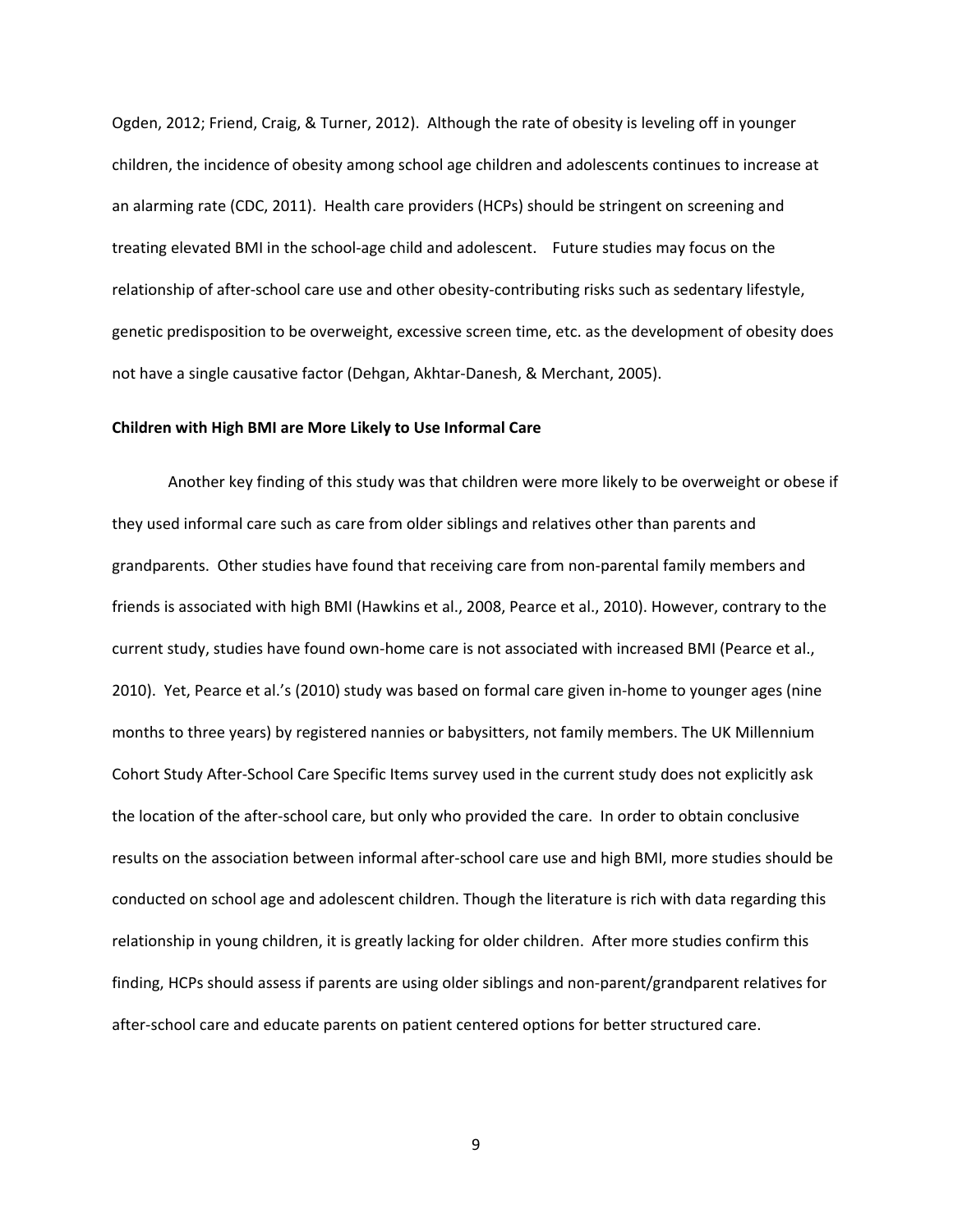In addition the current study supports findings from other studies which show formal childcare is associated with a healthy BMI. In studies by Pearce et al. (2010) and Hawkins et al. (2008), formal childcare defined as a nursery, childcare center, registered nanny or babysitter, or school clubs was also found to be protective against high BMI. Again, these two studies were conducted on younger children and comparative data with school age children and adolescents does not exist. Nonetheless, it is important for HCPs to assess the type of after-school care patients utilize as part of their routine well child visit and recommend formal after‐school programs to maintain a healthy BMI.

Interestingly, care by grandparents was found to be more common amongst children with a healthy BMI in this study while other studies have found care from grandparents, especially if they have elevated BMI, to be associated with high BMI in their grandchildren (Davis, McGonagle, Schoeni, Stafford, 2008; Lin Lin, Leung, Hui, Lam, & Schooling, 2011; Maher, Li, Carter & Johnson, 2008). The finding of the current study may be as a result of a small sample size and should be interpreted with caution. The current study may be repeated with a larger group of participants and perhaps via interview to ensure accurate information is being reported by the parents. Though care by grandparents was often reported by this study's participants, the amount of hours spent under care from grandparents was relatively low and this may be the reason for this inconsistent finding.

#### **Children with High BMI Participate in More Hours of After‐School Care**

Another key finding of this study is children with high BMI were more likely to participate in a greater number of hours of after‐school care than children with normal/low BMI. Previous studies have also found this to be true (Pearce et al., 2010; Benjamin et al., 2009), though others found the amount of hours spent in care is not closely related with high BMI (Gubbels et al., 2010). In particular, children with high BMI were found to have more weekend hours under informal care than children with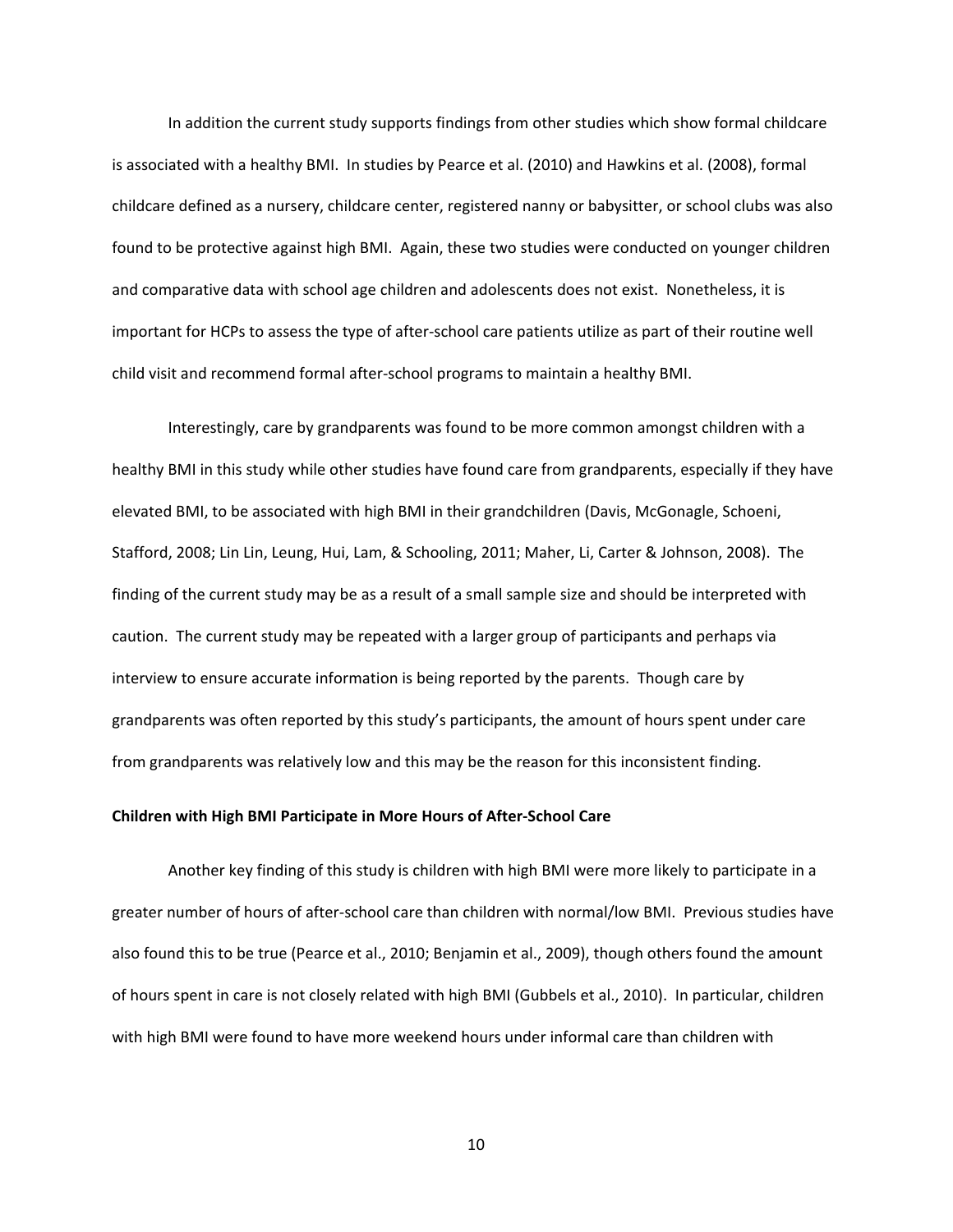normal/low BMI in the current study. Few if any studies exist which delineate differences in care on weekdays versus weekends.

Moreover, it may be that spending time with a nonresident parent is a contributing factor to high BMI since a greater number of high BMI participant weekend hours were spent in the care of a nonresident parent in the current study. This notion is supported by preliminary data which found nonresident parent sedentary activity was associated with adolescent sedentary activity and increasing adolescent BMI (Berge, Meyer, MacLehose, Eisenburg, & Nerumark‐Sztainer, 2014). Future studies examining the relationship between weekend care, care from a nonresident parent, and high BMI should be explored. Such studies may provide important information whereby HCPs could educate their patients and families about making the best possible choices for after‐school care, such as limiting the number of total hours children are in care with particular concern on the weekends. HCPs should not discourage after‐school care in general, as it has been shown formal care is common in children with healthy BMI (Pearce et al., 2010), but HCPs should give families the information they need to choose the best care possible for their child.

### **Limitations**

Limitations of this study include small sample size (n=24), limited study data collection duration (one month), and cross‐sectional survey design. First, the sample size limited the full use of inferential statistics to better determine associations between the variables of interest. The small sample size is also predominantly white which is not consistent with findings in the literature regarding incidence of obesity (NHANES, 2009), so this sample may not be representative of this vulnerable population and findings may not be generalizable to a diverse set of patients. In addition, limited data collection duration contributed to the small sample size and the issues discussed previously. Lastly, the cross‐ sectional design of this study limits the ability to ascribe causality (i.e., it cannot be determined whether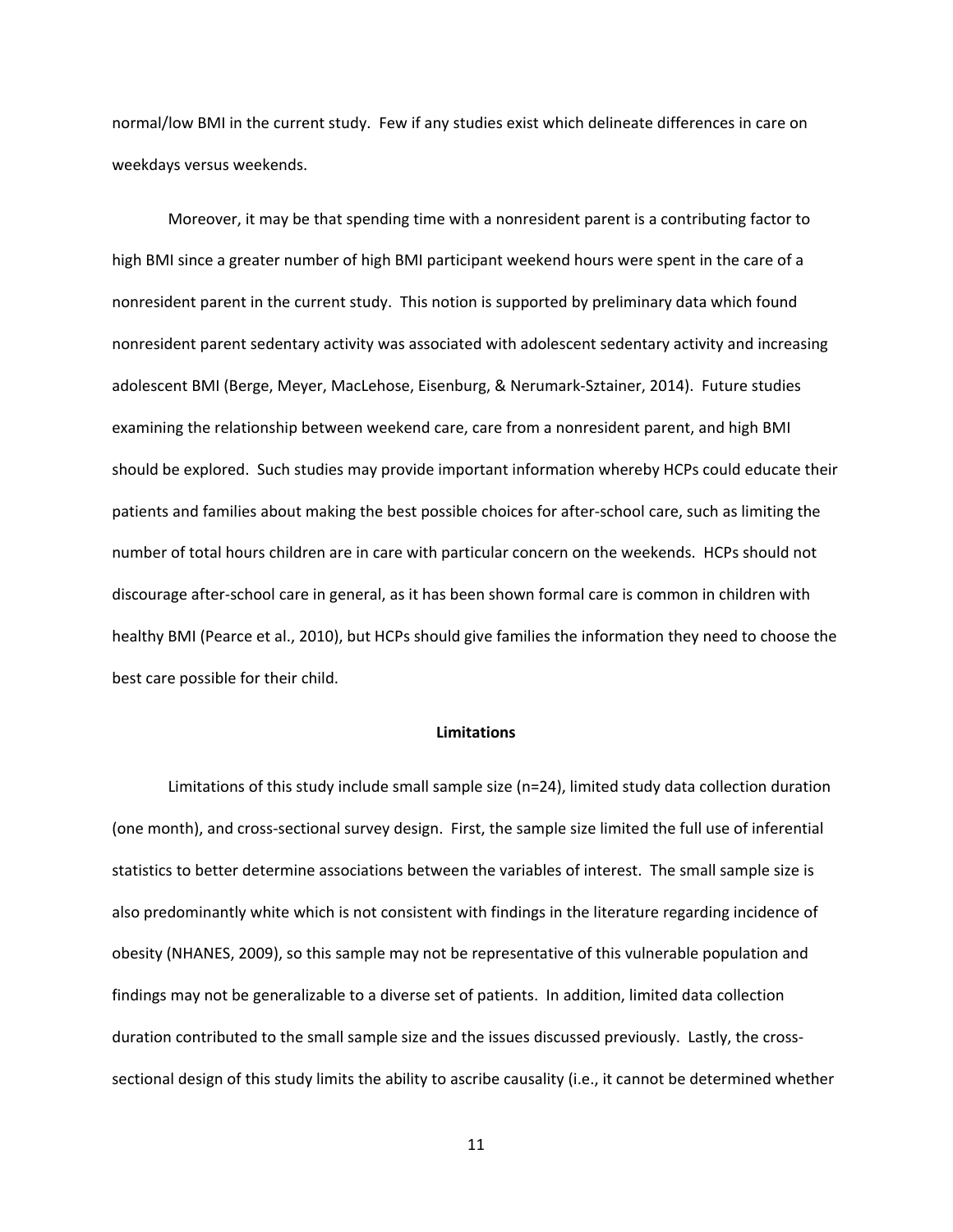high obesity contributes to type of after‐school care or vice versa) and the survey design may have limited the accuracy of data collection. An interview style for data collection may have ensured more accurate data from parents regarding questions about type and extent of after‐school care use; however, an interview style would likely have decreased the number of participants in this study.

# **Conclusion**

This cross‐sectional descriptive study examined the relationship between type and extent of after‐school care use and high BMI in school age and adolescent children by using parent reported survey data about the type of care children receive after school and measuring children's BMI. Main findings were children with high BMI were older, more likely to use informal after‐school care from older siblings and non‐parent/grandparent relatives, and more likely to spend more total hours in after‐ school care than children with normal/low BMI. Children with normal/low BMI were more likely to spend time in structured after‐school care such as school sanctioned clubs and babysitters, and spent less time overall in care than children with high BMI. Many of these findings are original in this age range and based on findings from this small sample study. However, HCPs should continue to watch these trends and recommend types and amounts of after‐school care which will foster healthy BMIs for their pediatric patients. Researchers should continue to focus on examining the link between schoolage and adolescent children's BMIs and where they spend time after school so HCPs can make after‐ school care recommendations based on large scale, generalizable study findings.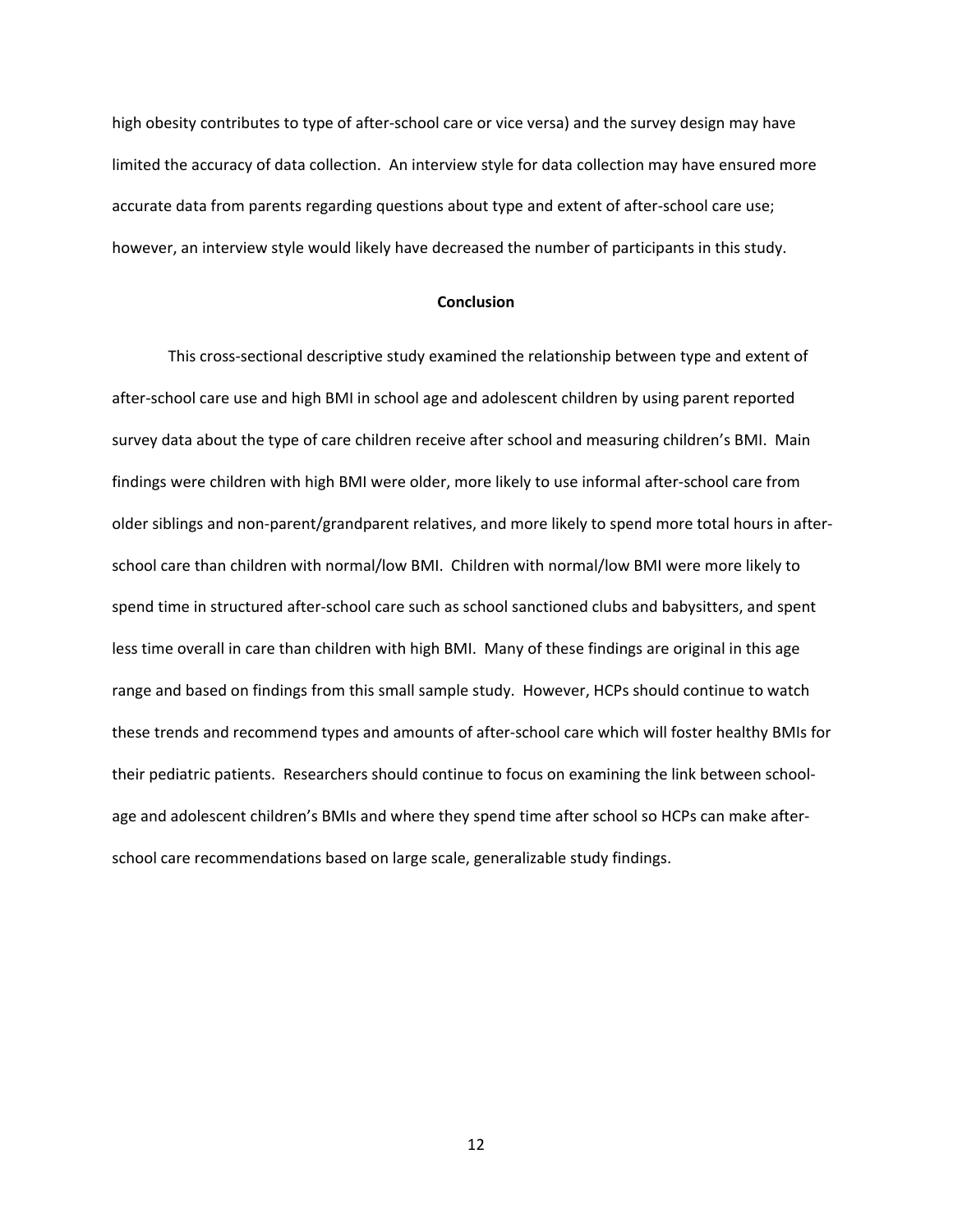Appendix A: UK Millennium Cohort Study After‐School Care Specific Items Survey

# **After‐School Care Use**

B1: Thinking about a typical week including weekends, does your husband, wife, or partner regularly look after **your child when you are not there?**

- $1$   $\circ$  No
- 2 O Yes

B2: IF your husband, wife, or partner regularly looks after your child about how many hours per week is your **child looked after by your husband, wife or partner?** How Many? none

B3: Thinking about a typical week, does your child go to an out-of-school or breakfast club before school?

- $1$   $\circ$  No
- 2 O Yes

B4: IF your child attends breakfast club, is childcare the main reason he or she goes to this out-of-school or **breakfast club before school?**

- $1$   $\circ$  No
- $2$   $\bigcap$  Yes

|                         | B5: On how many days per week does your child go to an out-of-school or breakfast club before school? |  |  |
|-------------------------|-------------------------------------------------------------------------------------------------------|--|--|
| How many? $\Box$ O none |                                                                                                       |  |  |

B6: How many hours per day does your child spend at an out-of-school or breakfast club before school?

How many?  $\Box$  O none

**B7: Is this an out‐of‐school or breakfast club on their school premises?**

- $1$   $\circ$  No
- $2$   $O$  Yes

B8: Thinking about a typical week, does your child go to an out-of-school or homework club after school?

- $1$   $O$  No
- 2 O Yes

B9: IF your child attends after school club, is childcare the main reason he or she goes to this out-of-school or **homework club?**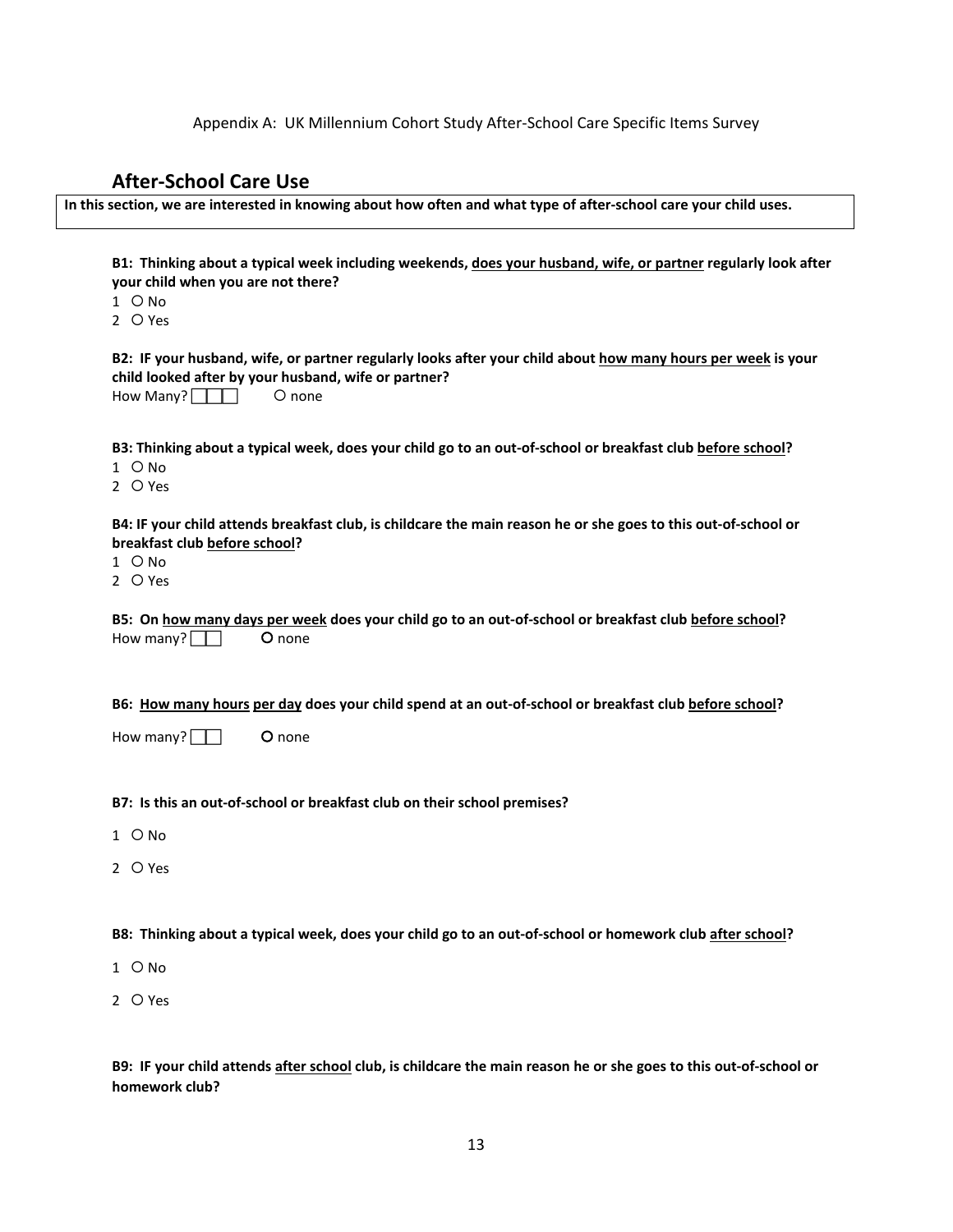- $1$   $\circ$  No
- 2 O Yes

# B10: On how many days per week does your child go to this out-of-school or homework club after school?

How many?  $\Box$  O none

B11: How many hours per day does your child go to this out-of-school or homework club after school?

How many?  $\Box$  O none

# **B12: Is this out‐of‐school or homework club on their school premises?**

- $1$   $\bigcirc$  No
- 2 O Yes

# B13: Apart from anything you've already told me about, thinking about a typical week, is your child looked after **on** *weekdays* **by any of these?**

*Check All that apply & Indicate number of hours per week for each type of care*

| O Day care              | How Many Hours? |
|-------------------------|-----------------|
| O Baby sitter           | How Many Hours? |
| O Nanny                 | How Many Hours? |
| O Au pair               | How Many Hours? |
| O Grandparent(s)        | How Many Hours? |
| O Non-resident parent/  |                 |
|                         |                 |
| absent father/mother    | How Many Hours? |
| O Older brother/ sister | How Many Hours? |
| O Other relatives       | How Many Hours? |
| O Friends/neighbors     | How Many Hours? |
| O None of these         |                 |

**B14: If you checked other, please specify**

\_\_\_\_\_\_\_\_\_\_\_\_\_\_\_\_\_\_\_\_\_\_\_\_\_\_\_\_\_\_\_\_\_\_\_\_\_\_\_\_\_\_\_\_\_\_\_\_\_\_\_\_\_\_\_\_\_\_\_\_\_\_\_\_\_\_\_\_\_\_\_\_\_\_\_\_\_\_\_\_\_\_\_\_\_\_\_\_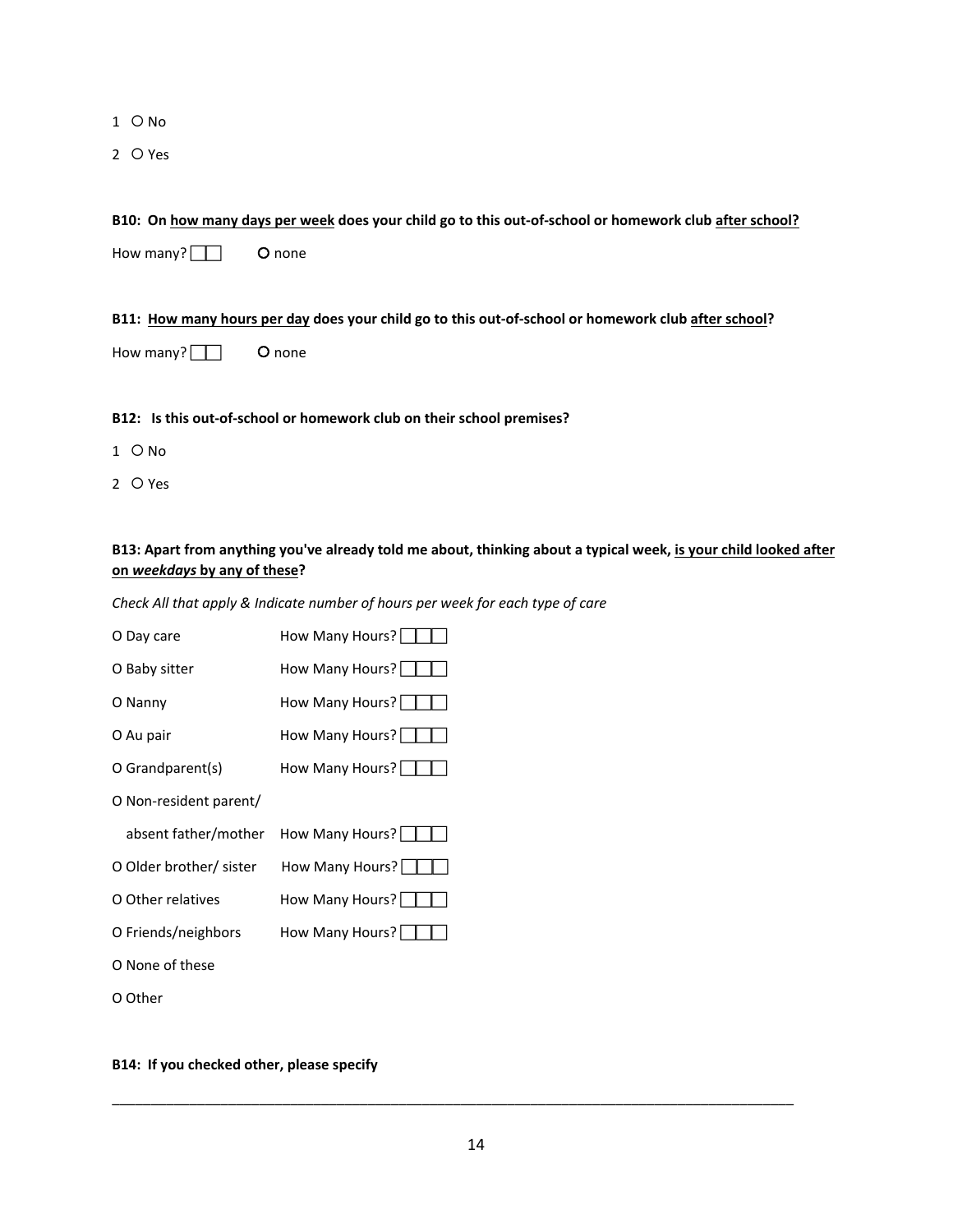# B15: Thinking about a typical week, is your child looked after on the weekend by any of these?

*Check all that apply & Indicate number of hours per week for each type of care*

| O Day care              | How Many Hours? |
|-------------------------|-----------------|
| O Baby sitter           | How Many Hours? |
| O Nanny                 | How Many Hours? |
| O Au pair               | How Many Hours? |
| O Grandparent(s)        | How Many Hours? |
| O Non-resident parent/  |                 |
|                         |                 |
| absent father/mother    | How Many Hours? |
| O Older brother/ sister | How Many Hours? |
| O Other relatives       | How Many Hours? |
| O Friends/neighbors     | How Many Hours? |
| O None of these         |                 |

### **B16: If you checked other, please specify**

B17: About how many hours in a typical week is your child looked after by the childcare mentioned above in **answer B13 on** *weekdays***?**

\_\_\_\_\_\_\_\_\_\_\_\_\_\_\_\_\_\_\_\_\_\_\_\_\_\_\_\_\_\_\_\_\_\_\_\_\_\_\_\_\_\_\_\_\_\_\_\_\_\_\_\_\_\_\_\_\_\_\_\_\_\_\_\_\_\_\_\_\_\_\_\_\_\_\_\_\_\_\_\_\_\_\_\_\_\_\_\_

| How Many Hours? |  | O none |
|-----------------|--|--------|
|-----------------|--|--------|

B18: About how many hours in a typical week is your child looked after by the childcare mentioned above in **answer B15 on** *weekends***?** 

How Many? **THE** O none

B19: During a typical summer, on about how many days in total was your child looked after by you or your **husband, wife, or partner on** *weekdays* **at times when he or she would usually be at school?**

How many? none

B20: During a typical summer, apart from you or your husband, wife, or partner, who looked after your child on *weekdays* **at times when he or she would usually be at school?**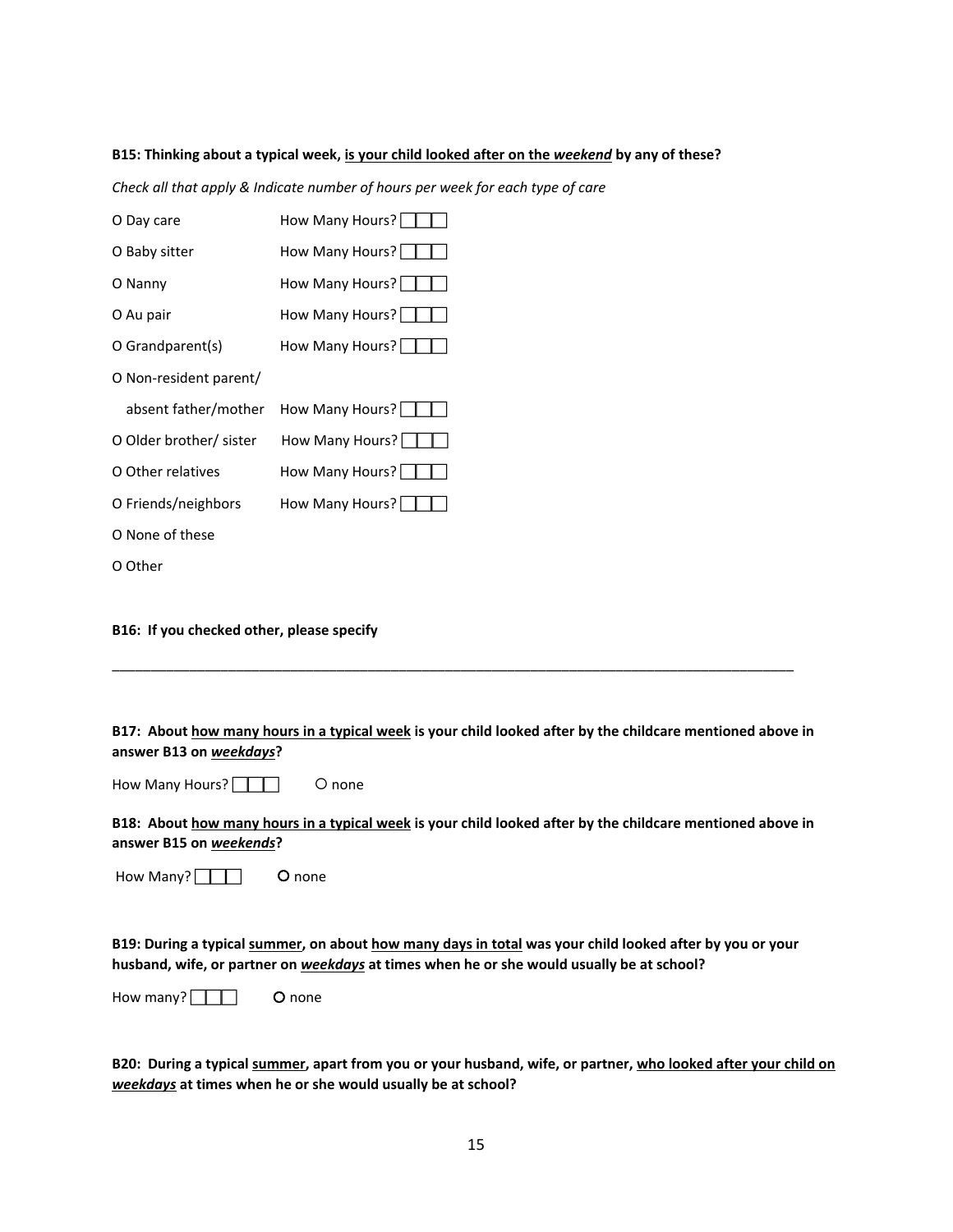*Check all that apply & Indicate number of hours per week for each type of care*

| O Day care              | How Many Hours? |
|-------------------------|-----------------|
| O Baby sitter           | How Many Hours? |
| O Nanny                 | How Many Hours? |
| O Au pair               | How Many Hours? |
| O Grandparent(s)        | How Many Hours? |
| O Non-resident parent/  |                 |
| absent father/mother    | How Many Hours? |
| O Older brother/ sister | How Many Hours? |
| O Other relatives       | How Many Hours? |
| O Friends/neighbors     | How Many Hours? |
| O None of these         |                 |
| O Other                 |                 |

B21: During a typical summer, about how many days in total was your child looked after on weekdays, by the **childcare mentioned above in answer B20?**

How Many? **THE** O none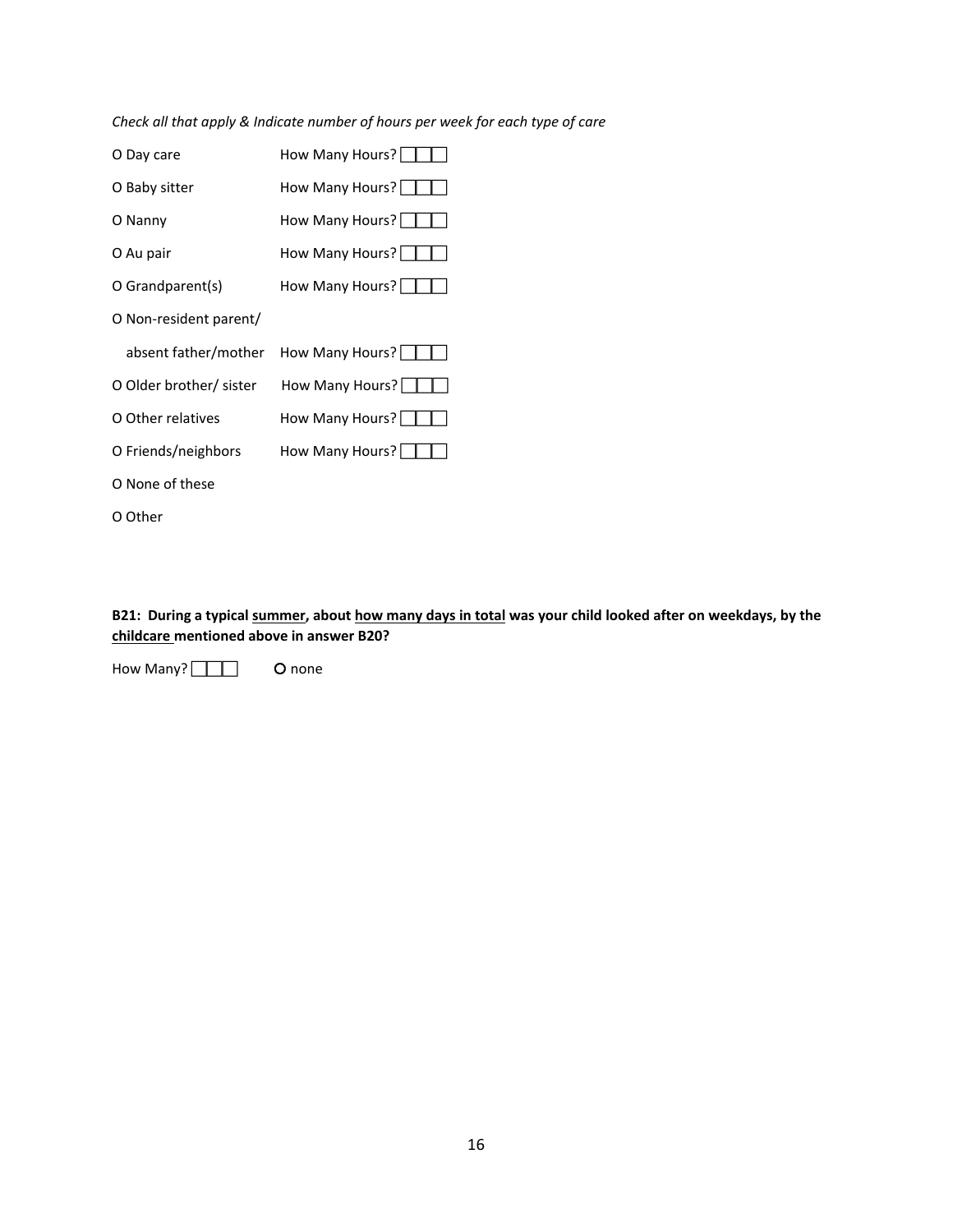- Bell, L. M., Curran, J. A., Byrne, S., Roby, H., Suriano, K., Jones, T. W., & Davis, E. A. (2011). High incidence of obesity co‐morbidities in young children: A cross‐sectional study. *Journal of Paediatrics & Child Health, 47*(12), 911‐917. doi: 10.1111/j.1440‐1754.2011.02102.x
- Benjamin, S. E., Rifas‐Shiman, S. L., Taveras, E. M., Haines, J., Finkelstein, J., Kleinman, K., & Gillman, M. W. (2009). Early Child Care and Adiposity at Ages 1 and 3 Years. Pediatrics, 124(2), 555‐562. doi: 10.1542/peds.2008‐2857
- Berge, J., Meyer, C., MacLehose, R., Eisenburg, M., & Nerumark‐Sztainer, D. (2014). Nonresident parental influence on adolescent weight and weight‐related behaviors: similar or different from resident parental influence?. *International Journal of Behavioral Nutrition and Physical Activity 11,* 131.
- CDC (2010). U.S. obesity trends. Retrieved from

http://www.cdc.gov/obesity/data/trends.html

- CDC (2011). Childhood obesity facts. Retrieved from http://www.cdc.gov/obesity/data/childhood.html
- Davis, M., McGonagle, K., Schoeni, R., & Stafford, F. (2012). Grandparental and parental obesity influences on childhood overweight: implications for primary care practice. *Journal of the American Board of Family Medicine 21*(6), 549‐554.
- Dehgan, M., Akhtar‐Danesh, N., & Merchant, A. (2005). Childhood obesity, prevalence, and prevention. *Nutrition Journal 4*(24).

Dietz, W.H. (2004). Overweight in childhood and adolescence. *New England Journal of*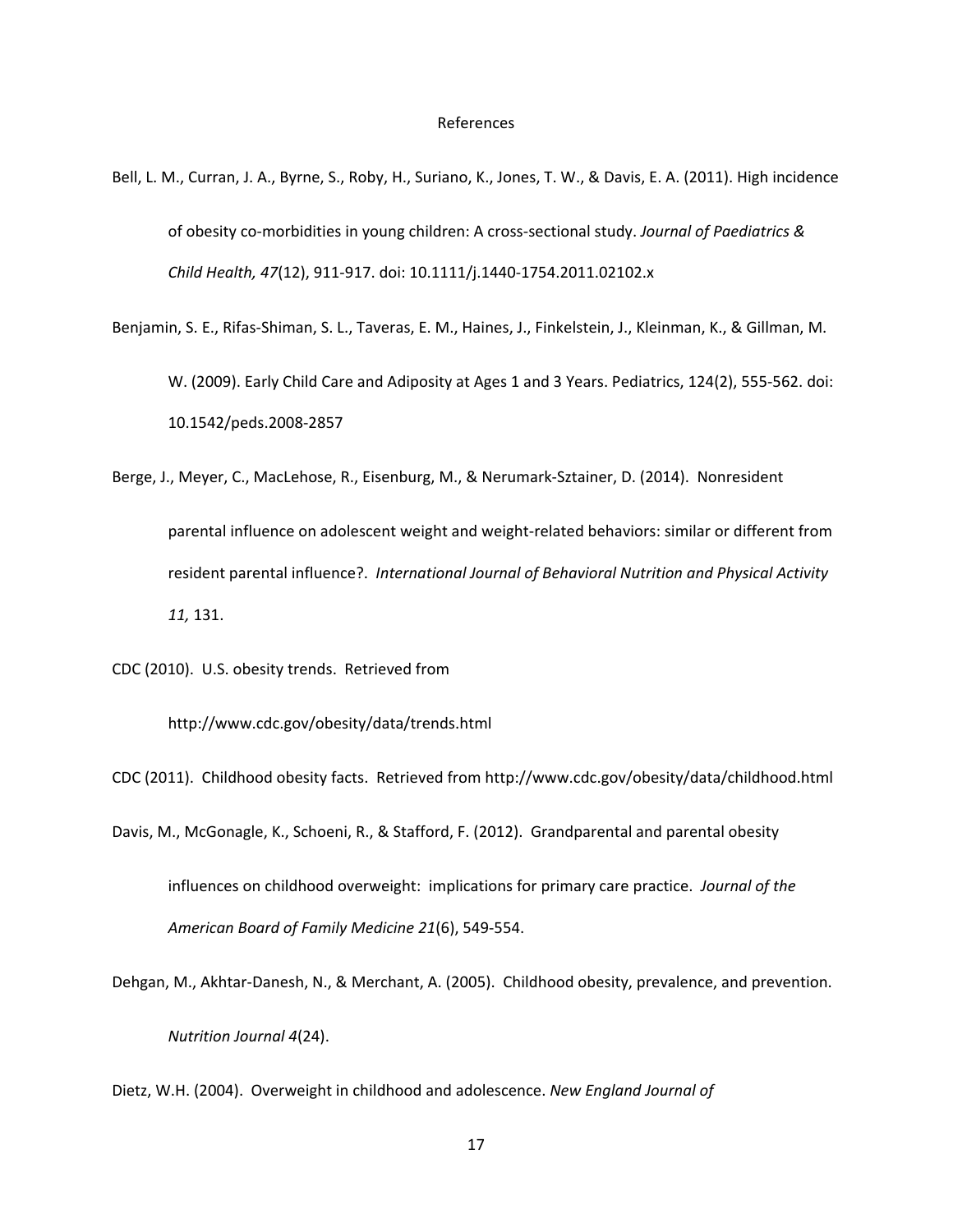- Freedman, D. S., Mei, Z., Srinivasan, S. R., Berenson, G. S., & Dietz, W. H. (2007). Cardiovascular risk factors and excess adiposity among overweight children and adolescents: the Bogalusa Heart Study. *The Journal Of Pediatrics*, 150(1), 12‐17.e12.
- Friend, A., Craig, L., & Turner, S. (2012). The prevalence of metabolic syndrome in children: A systematic review of the literature. *Metabolic Syndrome and Related Disorders 11*(2), 71‐80.
- Fryar, C., Carroll, M., & Ogden, C. (2012). Prevalence of obesity among children and adolescents: United States, trends 1963‐1965 through 2009‐2010. *CDC: Division of Health and Nutrition Examination Surveys 2009‐2010.*
- Gubbels, J. S., Kremers, S. P. J., Stafleu, A., Dagnelie, P. C., de Vries, N. K., van Buuren, S., & Thijs, C. (2010). Child‐care use and the association with body mass index and overweight in children from 7 months to 2 years of age. *International Journal of Obesity, 34*(10), 1480‐1486. doi: 10.1038/ijo.2010.100
- Hawkins, S. S., Cole, T. J., & Law, C. (2008). Maternal employment and early childhood overweight: findings from the UK Millennium Cohort Study. *International Journal of Obesity, 32*(1), 30‐38. doi: 10.1038/sj.ijo.0803682
- Lin Lin, S., Leung, G., Hui, L., Lam, T., & Schooling, C. (2011). Is informal childcare associated with childhood obesity? Evidence from Hong Kong's 'Children of 1997' birth cohort. *International Journal of Epidemiology 40*(5), 1238‐1246.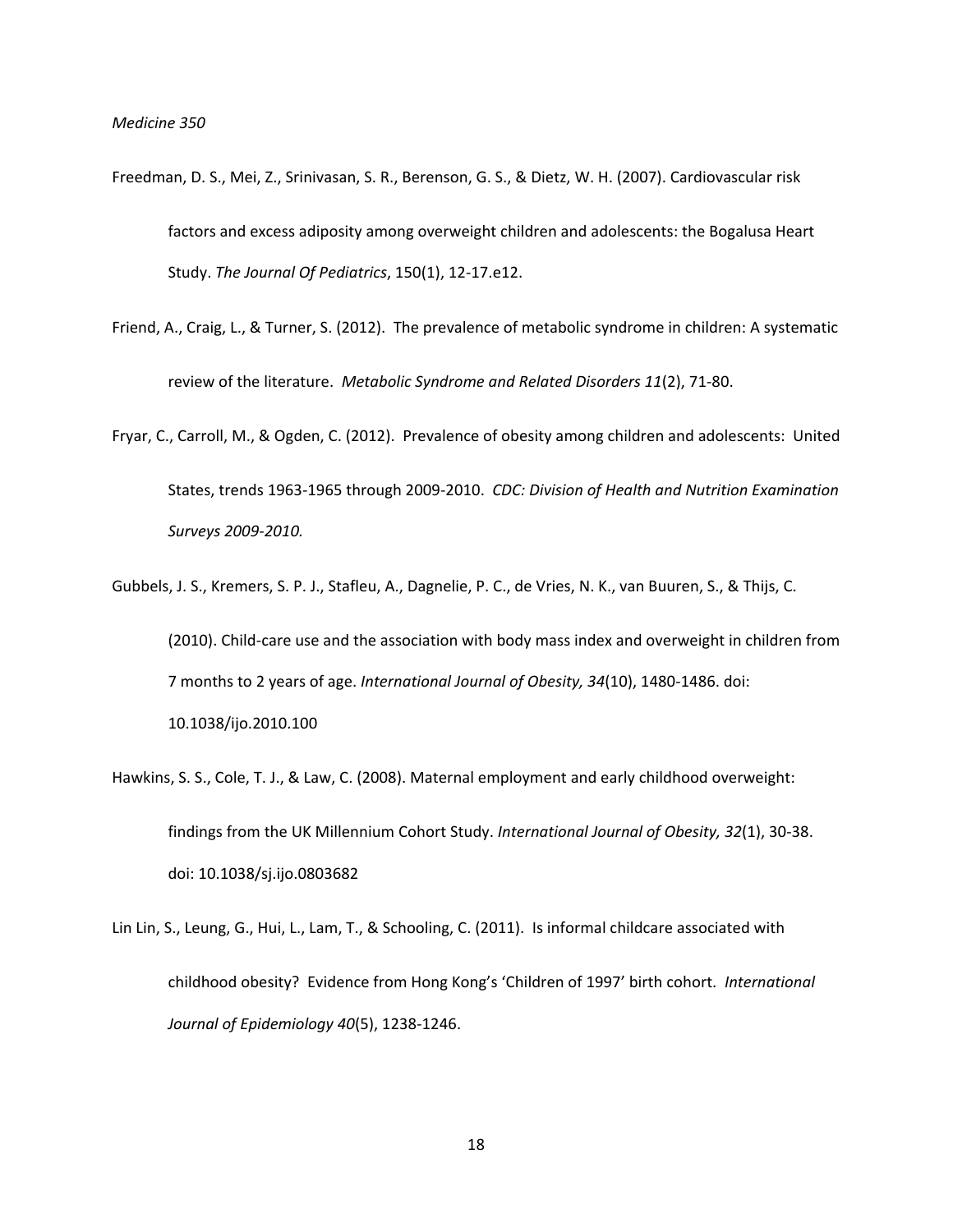- Maher, E., Li, G., Carter, L., & Johnson, D. (2008). Preschool child care participation and obesity at the start of kindergarten. *Pediatrics 122*(2), 322‐330.
- McLaren, L., Zarrabi, M., Dutton, D., Auld, M., & Emery J. (2012). Childcare: Implications for overweight/obesity in Canadian children? *Chronic disease and injuries in Canada 33*(1), 1‐11.

Morrissey, T. W., Dunifon, R. E., & Kalil, A. (2011). Maternal Employment, Work Schedules, and Children's Body Mass Index. Child Development, 82(1), 66‐81. doi: 10.1111/j.1467‐ 8624.2010.01541.x

- National Center for Health Statistics (). National Health and Nutrition Examination Survey. Retrieved from http://www.cdc.gov/nchs/nhanes.htm
- Pearce, A., Li, L., Abbas, J., Ferguson, B., Graham, H., & Law, C. (2010). Is childcare associated with the risk of overweight and obesity in the early years? Findings from the UK Millennium Cohort Study. International Journal Of Obesity (2005), 34(7), 1160‐1168. doi: 10.1038/ijo.2010.15
- Reilly, J. J., & Kelly, J. (2011). Long‐term impact of overweight and obesity in childhood and adolescence on morbidity and premature mortality in adulthood: systematic review. International Journal of Obesity, 35(7), 891‐898. doi: 10.1038/ijo.2010.222
- Rivera, J., de Cossío, T., Pedraza, L., Aburto, T., Sánchez, T., & Martorell, R. (2014). Childhood and adolescent overweight and obesity in Latin America: a systematic review. *The Lancet Diabetes and Endocrinology 2*(4), 1415‐1421.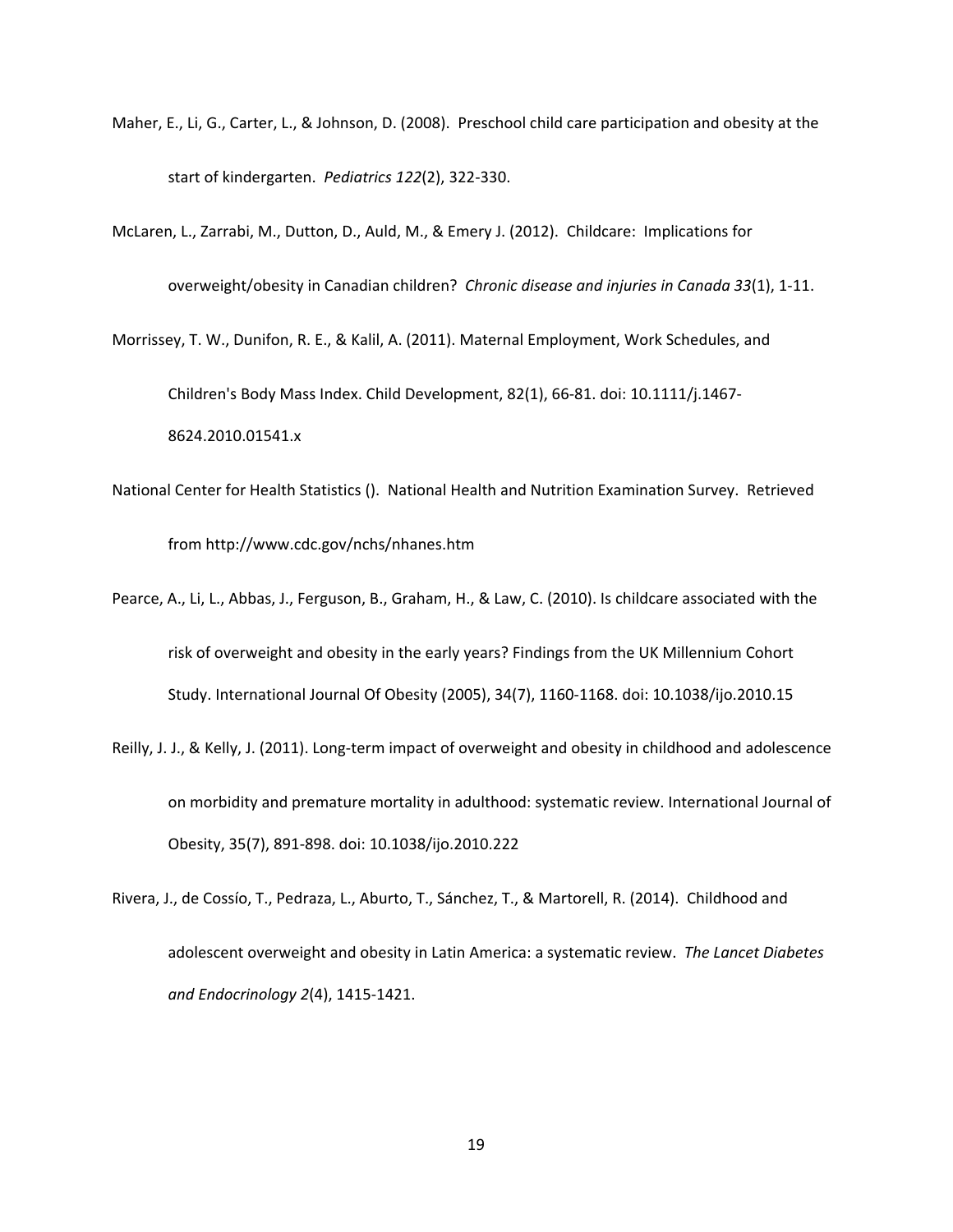# Table 1. Sample Characteristics

|                               | Total      | High       | Normal/Low | Difference*     |         |
|-------------------------------|------------|------------|------------|-----------------|---------|
|                               | $(N = 24)$ | $(n = 13)$ | $(n = 11)$ |                 |         |
|                               | N(% )      | $n$ (%)    | $n$ (%)    | Chi-square (DF) | P-value |
| Gender                        |            |            |            | 0.4(1)          | .680    |
| Female                        | 10(43.5)   | 6(60.0)    | 4(40.0)    |                 |         |
| Male                          | 13(56.5)   | 6(46.2)    | 7(53.8)    |                 |         |
|                               |            |            |            |                 |         |
| <b>Ethnicity</b>              |            |            |            | 6.6(4)          | .094    |
| White, non-Hispanic           | 15(62.5)   | 10 (76.9)  | 5(45.5)    |                 |         |
| Black, non-Hispanic           | 4(16.7)    | 1(7.7)     | 3(27.3)    |                 |         |
| Hispanic                      | 1(4.2)     | 0(0.0)     | 1(9.1)     |                 |         |
| Asian/Pacific Islander        | 2(8.3)     | 0(0.0)     | 2(18.2)    |                 |         |
| Other                         | 2(8.3)     | 2(15.4)    | 0(0.0)     |                 |         |
| <b>Marital status</b>         |            |            |            | 2.0(3)          | .639    |
| Married living with spouse    | 11(45.8)   | 7(53.8)    | 4(36.4)    |                 |         |
| Member of an unmarried couple | 2(8.3)     | 1(7.7)     | 1(9.1)     |                 |         |
| Divorced/separated            | 7(29.2)    | 4(30.8)    | 3(27.3)    |                 |         |
| Single, never married         | 4(16.7)    | 1(7.7)     | 3(27.3)    |                 |         |
|                               |            |            |            |                 |         |
| <b>Household smokers</b>      |            |            |            | 3.6(2)          | .149    |
| None                          | 20(83.3)   | 9(69.2)    | 11(100.0)  |                 |         |
| One                           | 3(12.5)    | 3(23.1)    | 0(0.0)     |                 |         |
| Two                           | 1(4.2)     | 1(7.7)     | 0(0.0)     |                 |         |
| Three or more                 | 0(0.0)     | 0(0.0)     | 0(0.0)     |                 |         |
|                               |            |            |            |                 |         |
|                               | Mean (SD)  | Mean (SD)  | Mean (SD)  | Mann-Whitney U  | P-value |
| Age of participant (years)    | 10.4(2.9)  | 11.6(2.7)  | 9.2(2.7)   | 33.5            | .044    |
| BMI ( $kg/m2$ )               | 26.0(9.5)  | 33.5(6.4)  | 17.2(1.7)  | .00             | < .0001 |
| <b>Perceived SHS exposure</b> | 1.7(2.8)   | 2.2(3.2)   | 1.1(2.2)   | 57.5            | .351    |
|                               |            |            |            |                 |         |

 $SD = Standard Deviation, DF = Degrees of freedom$ 

\*all differences between high and normal/low BMI groups calculated using Fishers exact tests for categorical variables and Mann-Whitney U tests for continuous variables.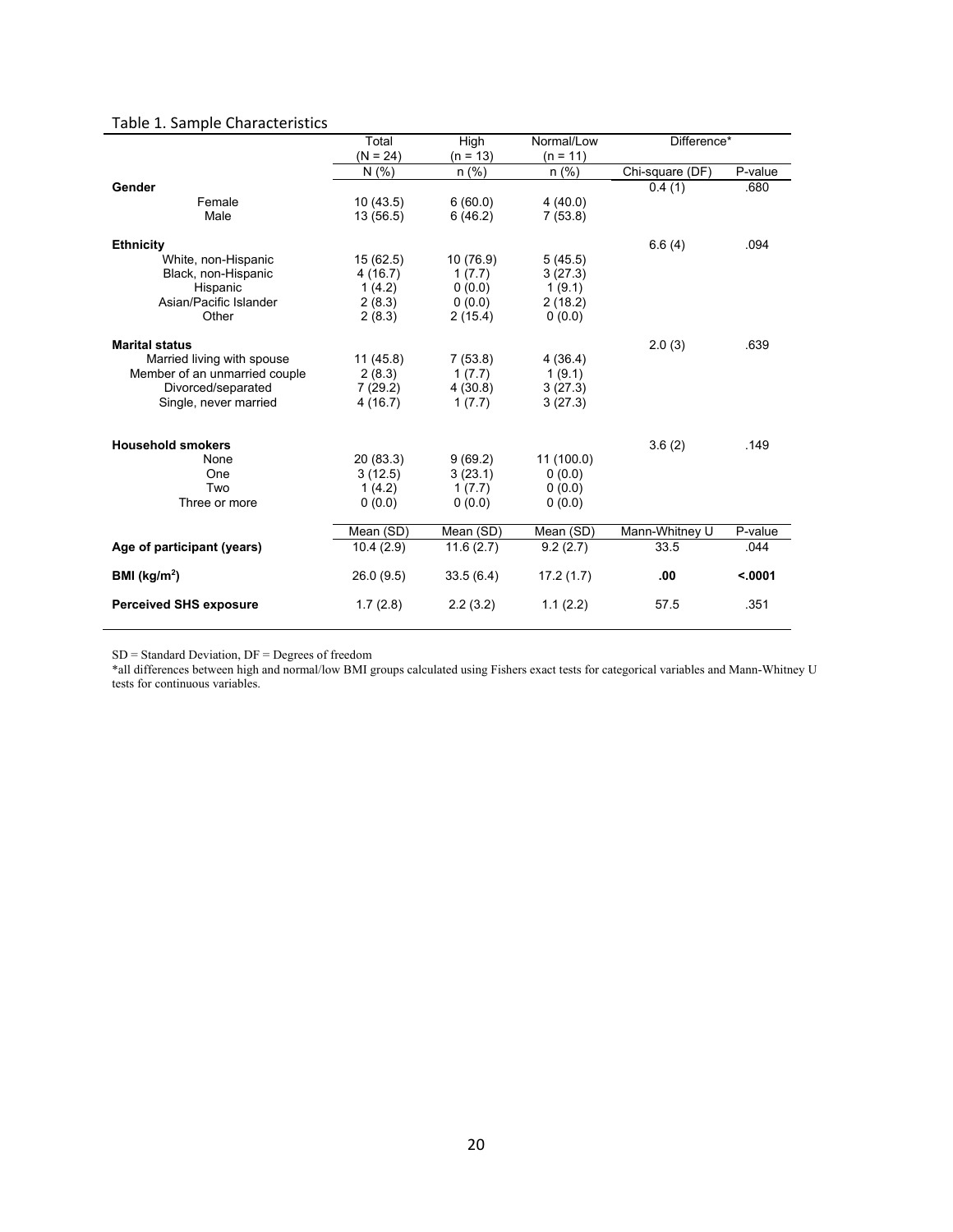|                       | Weekdav     |          |            | Weekend   |          |            |  |
|-----------------------|-------------|----------|------------|-----------|----------|------------|--|
|                       | Total       | High     | Normal/low | Total     | High     | Normal/low |  |
| <b>Breakfast club</b> | (16.7)<br>4 | (25.0)   | 3(75.0)    |           |          |            |  |
| After-school club     | 6(25.0)     | 2(33.3)  | 4(66.7)    |           |          |            |  |
| <b>Daycare</b>        | 0(0.0)      | 0(0.0)   | 0(0.0)     | 0(0.0)    | 0(0.0)   | 0(0.0)     |  |
| Babysitter            | (4.2)       | 0(0.0)   | 1(100.0)   | 0(0.0)    | 0(0.0)   | 0(0.0)     |  |
| Nanny                 | 0(0.0)      | 0(0.0)   | 0(0.0)     | 0(0.0)    | 0(0.0)   | 0(0.0)     |  |
| Au Pair               | 0(0.0)      | 0(0.0)   | 0(0.0)     | 0(0.0)    | 0(0.0)   | 0(0.0)     |  |
| Grandparents          | 12(50.0)    | 5(41.7)  | 7 (58.3)   | 4(16.7)   | 1(25.0)  | 3(75.0)    |  |
| Nonresident Parent    | 0(0.0)      | 0(0.0)   | 0(0.0)     | 1(4.2)    | 1(100.0) | 0(0.0)     |  |
| Older sibling         | 3(12.5)     | 2(66.7)  | 1(33.3)    | 2(8.3)    | 2(100.0) | 0(0.0)     |  |
| Other relatives       | 3(12.5)     | 3(100.0) | 0(0.0)     | 1(4.2)    | 0(0.0)   | 1(100.0)   |  |
| Friend/neighbor       | 0(0.0)      | 0(0.0)   | 0(0.0)     | 0(0.0)    | 0(0.0)   | 0(0.0)     |  |
| None of these         | 9(37.5)     | 6(66.7)  | 3(33.3)    | 16 (66.7) | 9(56.3)  | 7 (43.8)   |  |

Table 2. Frequencies of type of after‐school care by BMI groups

Figure 1: Frequencies of weekday type of after-school care by BMI groups